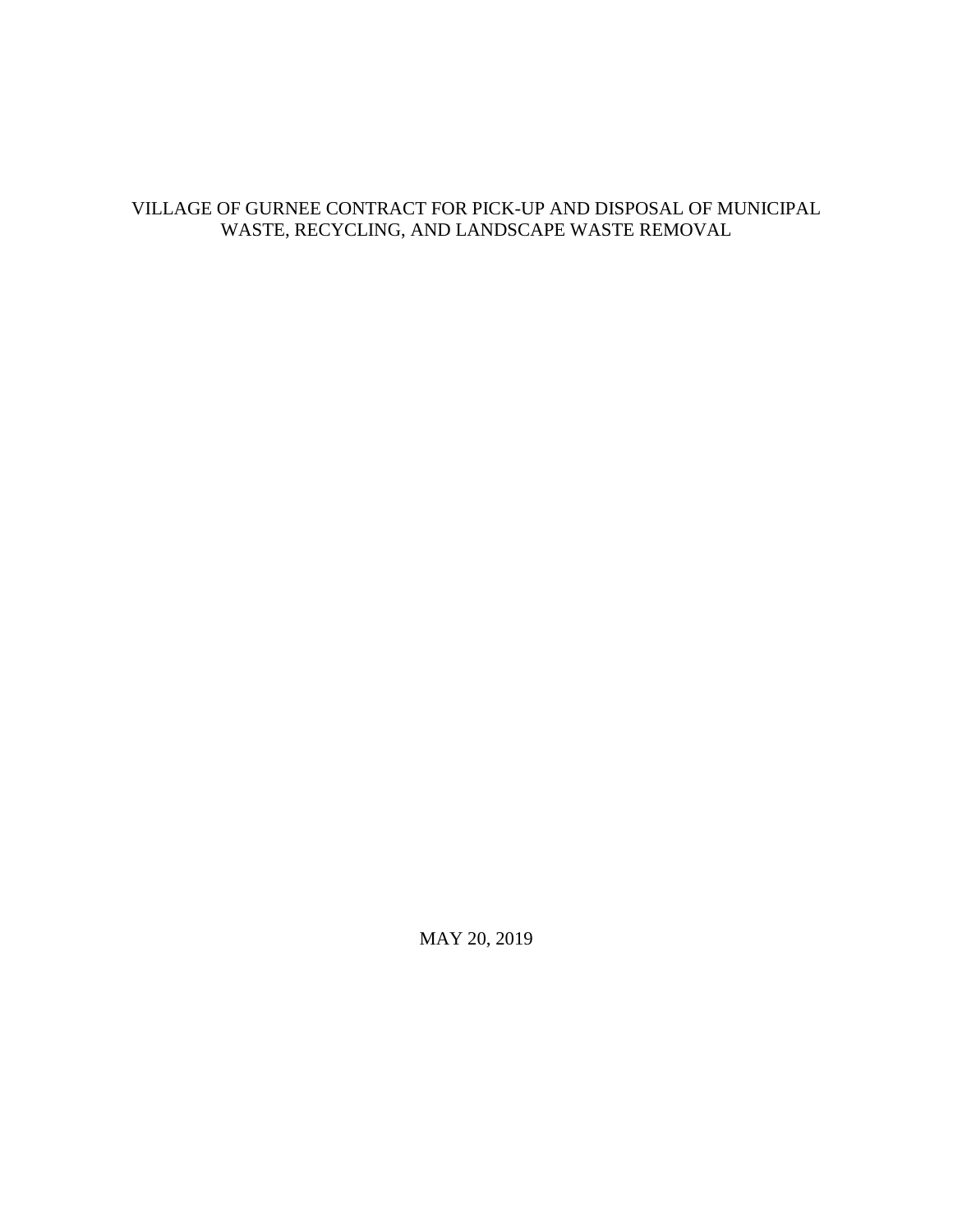#### **SECTION 1: GENERAL CONDITIONS**

THIS AGREEMENT, made this 20th day of May, 2019 A.D., by and between the Village of Gurnee, hereinafter called the "VILLAGE", an Illinois Municipal Corporation and Waste Management North, a division of Waste Management of Illinois, Inc., hereinafter called the "CONTRACTOR", its successors and/or assigns. WITNESSETH:

1.1 LABOR AND COSTS: CONTRACTOR shall, at its sole cost and expense, except as otherwise provided herein, furnish all labor, equipment, materials, supplies and the like to accomplish said collection and disposal services as described in the following sections of this agreement.

1.2 TERM: Work under this contract shall begin as of June 1, 2019 and shall end on May 31, 2024 A.D., unless otherwise previously terminated under the provisions of this contract. Furthermore, upon mutual agreement with the VILLAGE and the CONTRACTOR, the VILLAGE will maintain the option of renewing this Contract. Said renewal may be negotiated beginning on the third year anniversary of the Contract.

1.3 INSURANCE: The CONTRACTOR hereunder shall furnish the following forms of insurance prior to commencing with the provisions of this Contract, and shall retain said insurance at all times during the term hereof, to-wit:

A. Workmen's Compensation: The CONTRACTOR shall carry, with a company authorized under the laws of the State of Illinois, a policy to protect itself against liability under the Workmen's Compensation and the Occupational Disease Statutes of the State of Illinois.

B. Automobile Liability Insurance: The CONTRACTOR shall carry, in its own name, a policy under a comprehensive form to insure the entire automobile liability for this operation with limits of not less than \$3,000,000.00 each person and \$5,000,000.00 each accident bodily injury liability and \$1,000,000.00 each accident for property damage liability. This policy shall name the VILLAGE as an additional insured in respect to the operation of vehicles owned and operated by the CONTRACTOR.

C. General Liability: The CONTRACTOR shall carry, in its own name, a comprehensive liability policy for its operations other than automobile with limits of at least \$3,000,000.00 each person and \$5,000,000.00 each accident bodily injury liability and \$1,000,000.00 each accident property damage liability.

D. Owner's Protective Liability: The CONTRACTOR shall provide in the name of the VILLAGE a policy with limits of \$3,000,000.00 each person and \$5,000,000.00 each accident property damage covering the operations of the CONTRACTOR other than automobiles and the premium for this policy shall be paid by the CONTRACTOR.

The CONTRACTOR shall furnish the original of the Owner's Protective Liability policy to the VILLAGE and also file with the VILLAGE, a Certificate of Insurance for policies written in the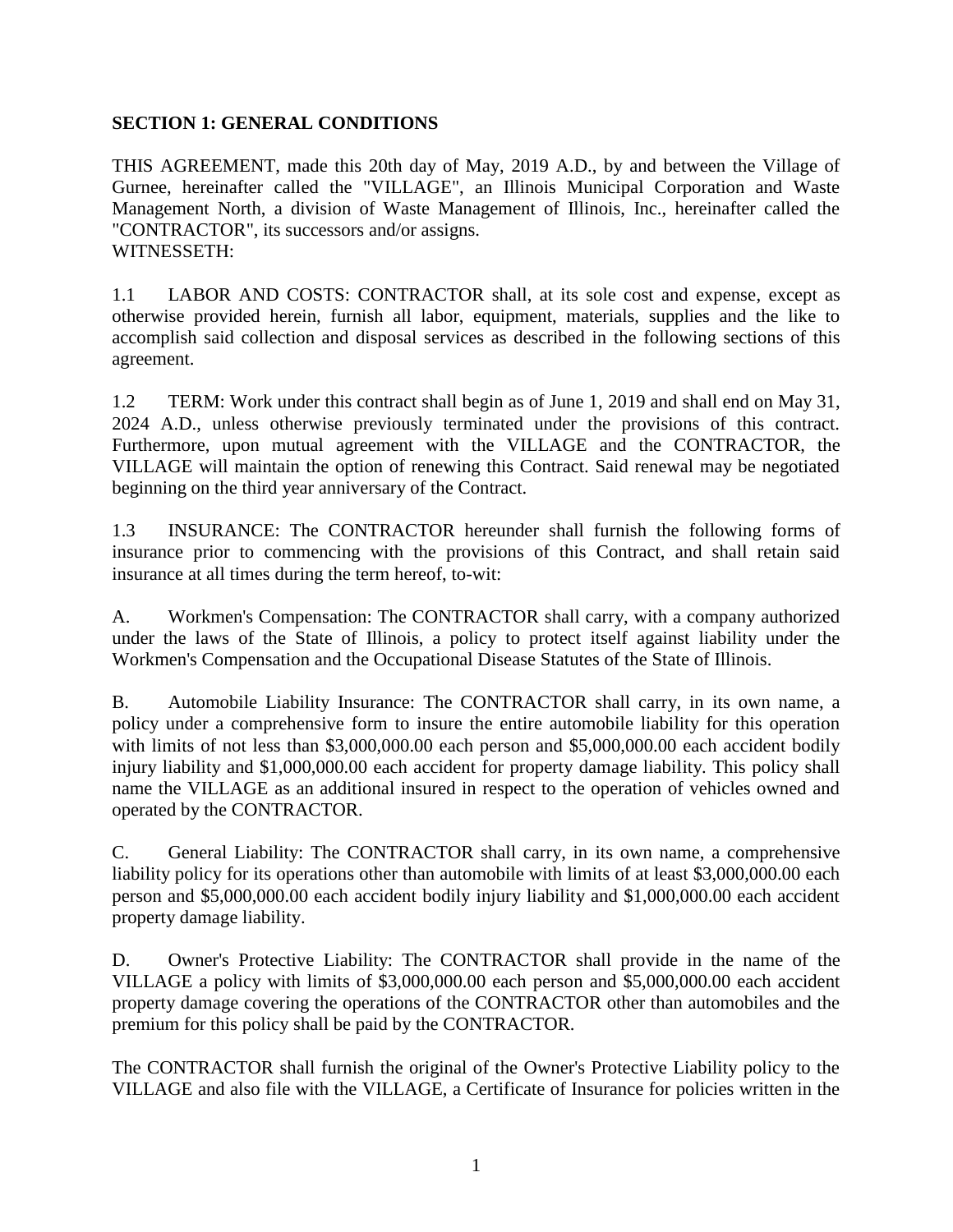CONTRACTORS name. This certificate shall contain an endorsement requiring that the VILLAGE shall be furnished with ten (10) days notice by registered mail prior to cancellation or any material change in policies.

1.4 ASSIGNMENTS: The CONTRACTOR agrees that neither this Contract nor any part thereof, may be sublet or assigned without the written permission of the VILLAGE. Neither the subletting nor assigning of this Contract, or any part thereof, will relieve the CONTRACTOR of any of its liabilities under the terms of the contract.

1.5 SERVICE REQUESTS AND COMPLAINTS: The CONTRACTOR agrees to maintain office and telephone facilities for the receipt of service calls and complaints on all working days between the hours of 8:00 a.m. and 4:30 p.m. The CONTRACTOR agrees to give any and all complaints prompt and courteous attention. All refuse or garbage, recyclable materials or yard waste missed in the regular collection schedule will be picked up within twenty-four (24) hours after the complaint is received thereon, except as provided for in Paragraph 1.10 herein.

1.6 INDEPENDENT CONTRACTOR: It is further understood and agreed by and between the parties hereto, that the CONTRACTOR is hereby operating as an Independent Contractor, and not as an agent of the VILLAGE. The CONTRACTOR further agrees to hold harmless and indemnify the VILLAGE against any losses, damages, law suits or claims whatsoever, including reasonable attorneys fees, claims filed or incurred as a result of any alleged negligence or activity on the part of said CONTRACTOR, or any of its agents or employees.

1.7 HOLIDAYS AND WEEKENDS: It is understood and agreed by and between the parties hereto, that the CONTRACTOR hereunder shall not be obligated to make collection on Saturdays, Sundays, or holidays that are celebrated on a weekday. Service will then be rendered on the day after the regular day of service.

1.8 PERFORMANCE BOND REQUIRED: The CONTRACTOR shall furnish a performance bond for the faithful performance of this Contract. Said bond shall be executed by a responsible surety company and be in the penal sum of \$200,000.00. Said performance bond shall be furnished annually by the CONTRACTOR for each year of service under the Contract, and shall indemnify the VILLAGE against any loss resulting from any failure of performance by the CONTRACTOR. The revised bond must be posted by June 1st of each service year. The form and content of said bond shall be approved by the Village prior to its execution.

1.9 FAILURE TO PERFORM: It is further mutually agreed that in the event the CONTRACTOR shall fail to collect and dispose of the waste and garbage and all other materials required herein for any one week, the VILLAGE may then proceed with such work and recover all reasonable costs from the CONTRACTOR or on the performance bond herein specified as to be furnished by the CONTRACTOR.

The CONTRACTOR shall pay as liquidated damages to the Village an amount equal to \$3.00 per week for each residential unit missed during a strike, job slowdown or any other labor action.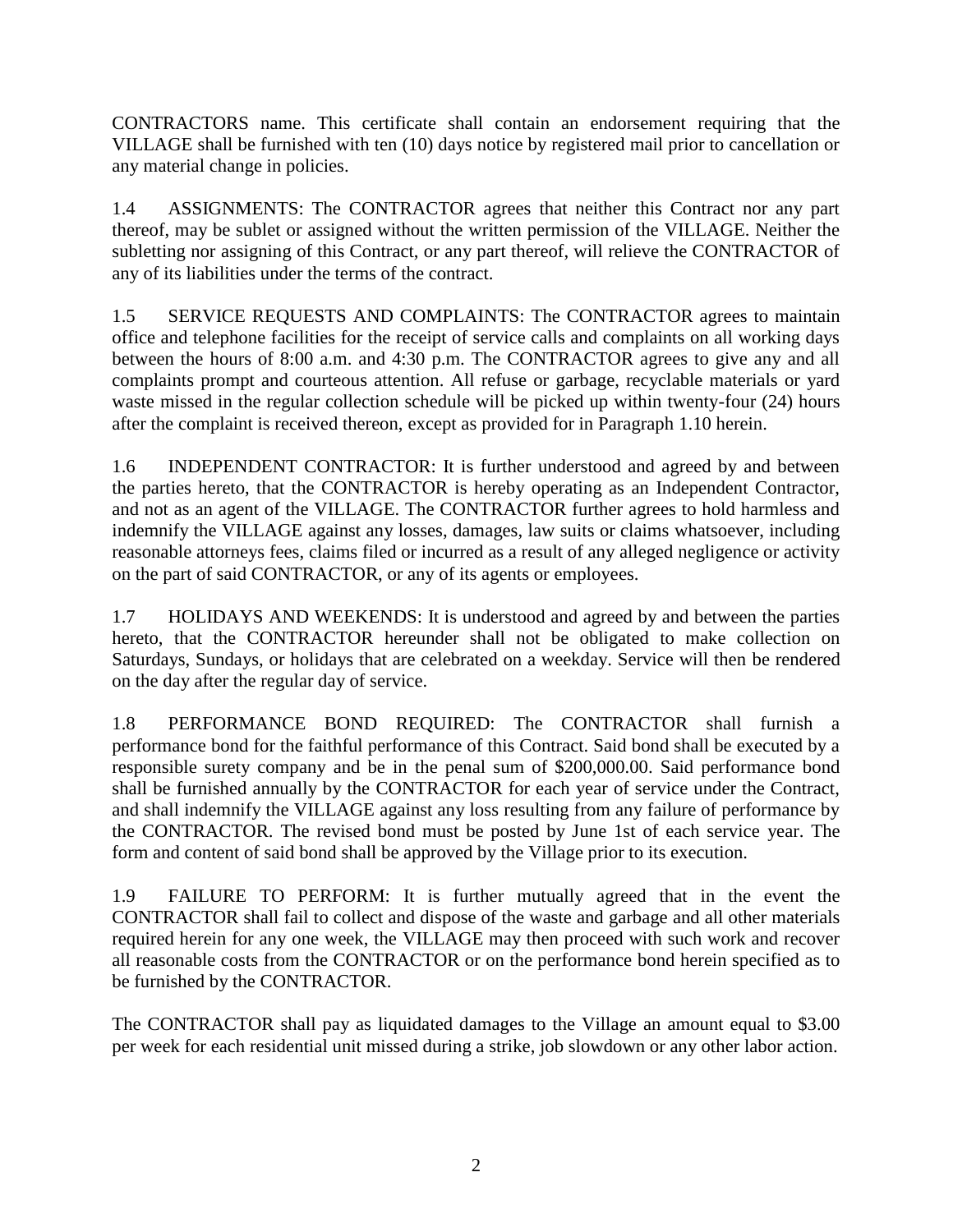1.10 TERMINATION: Due to the serious hazard and danger to the public health and safety that would be caused by any dispute or litigation that may arise by and between the parties hereto, and pursuant to the terms of this Contract, the parties specifically agree that if they a unable to settle their differences within sixty (60) days, then either party may terminate this Contract by giving written notice to the other party. In the event of a termination hereunder, the CONTRACTOR shall be entitled any sums due the CONTRACTOR to the date of the last day of CONTRACTOR'S work hereunder, subject to deduction there from all monies due the VILLAGE from CONTRACTOR by any provisions of this Contract. Further the VILLAGE reserves the right to terminate upon sixty (60) day notice where the VILLAGE can demonstrate improper service. In no event shall services be interrupted during the pendency of any suit.

1.11 INDEPENDENT AUDIT: The VILLAGE reserves the right to audit the CONTRACTOR'S records as follows:

A. The VILLAGE shall have the authority to review and audit all records and receipts of the CONTRACTOR regarding this CONTRACT. The CONTRACTOR shall be given ten (10) calendar days notice of the review or audit. All costs of the audit will be borne by the VILLAGE requiring the audit, except as provided below.

B. The CONTRACTOR shall keep its books and records in such a manner as will readily facilitate the assessment of the CONTRACTOR'S billing, collecting, and recycling activities in the VILLAGE.

C. If, upon the completion of an audit of the CONTRACTOR'S books or records, it is established that the adjustments to compensation have been overstated by five percent (5%) or more, then the CONTRACTOR shall pay the entire cost of the audit or review. Any such audit shall be conducted in accordance with the generally accepted accounting principles. An audit or review in accordance herewith may be conducted at any time within three (3) years of the end of a CONTRACT year.

1.12 REPORTING: The CONTRACTOR shall prepare and submit to the VILLAGE and to the SOLID WASTE AGENCY OF LAKE COUNTY, ILLINOIS (AGENCY), reports detailing solid waste disposal, recycling and landscape waste collection activities for the previous month, including without limitation, recycling participation rate, the amount of solid waste, recyclables or landscape waste collected; and, the vendor purchasing or receiving the recyclables and the facilities receiving the waste materials. Reports shall be submitted quarterly no later than thirty (30) days following the end of the quarter.

1.13 COMPLIANCE WITH LAWS AND REGULATIONS: CONTRACTOR agrees that, in the performance of work and services under this Agreement, CONTRACTOR will qualify under and comply with any and all Federal, State and local laws and regulations now in effect or hereafter enacted during the term of this Agreement, which are applicable to CONTRACTOR, its employees, agents or subcontractors, if any, with respect to the work and services described herein.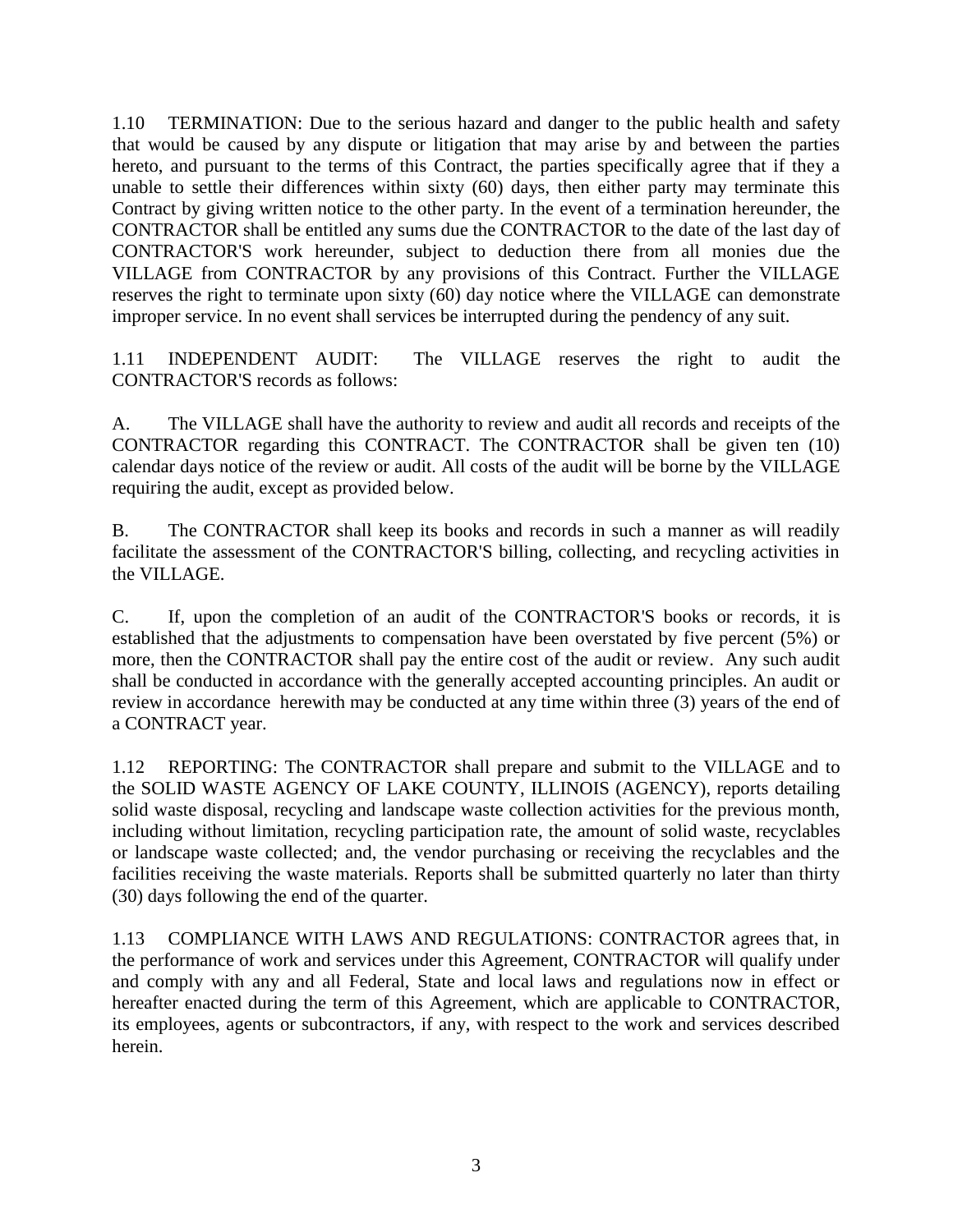SERVICES TO BE RENDERED IN WORKMANLIKE MANNER: The services to be rendered by the CONTRACTOR herein shall be performed in an orderly, efficient and workmanlike manner with a work force adequate to accomplish the same on a regular basis despite adverse conditions, equipment breakdowns or similar hindrances, all to the reasonable satisfaction of the VILLAGE. CONTRACTOR shall not litter premises in the process of making collections, nor allow any waste to blow or fall or spill from any vehicle used for collections. CONTRACTOR shall repair or replace at its expense containers damaged as a result of its handling thereof, reasonable wear and tear accepted. CONTRACTOR shall replace lids or covers on containers immediately after emptying.

1.14 COMMENCEMENT OF SERVICE AND PUBLIC INFORMATION: CONTRACTOR, at its expense, shall be required to develop, print and distribute to all residential customers, and all new customers establishing regular service throughout the Contract period, a brochure approved by the VILLAGE explaining the solid waste and recycling programs. The brochure shall be updated and distributed every other year with the first publication in 2014. Whenever there is a change in the service or programs provided, or as directed by the VILLAGE, the contractor shall also print and distribute an updated brochure. In addition, the CONTRACTOR shall provide the VILLAGE with copies of the brochure to distribute as needed.

1.15 CUSTOMER SERVICE WEB PRINTOUTS: On June 1st of each year, the CONTRACTOR shall provide the VILLAGE with a printout of the website information used by the CONTACTOR'S Customer Service Representatives. This printout shall include all service available to Village residents, pricing, and any other information the Customer Service Representative uses when handling inquires from those serviced under this contract.

1.16 CONTRACT SECTIONS: This contract contains seven (7) sections, which are integral parts of this agreement. The sections are:

Section 1: GENERAL CONDITIONS Section 2: COLLECTION OF RESIDENTIAL GARBAGE AND RUBBISH Section 3: CURBSIDE LANDSCAPE WASTE DISPOSAL Section 4: CURBSIDE RECYCLING Section 5: COMPENSATION Section 6: MINIMUM CUSTOMER SERVICE STANDARDS Section 7: SPECIAL EVENTS

1.17 TIME IS OF THE ESSENCE: Time is of the essence for the performance of the obligations of this contract.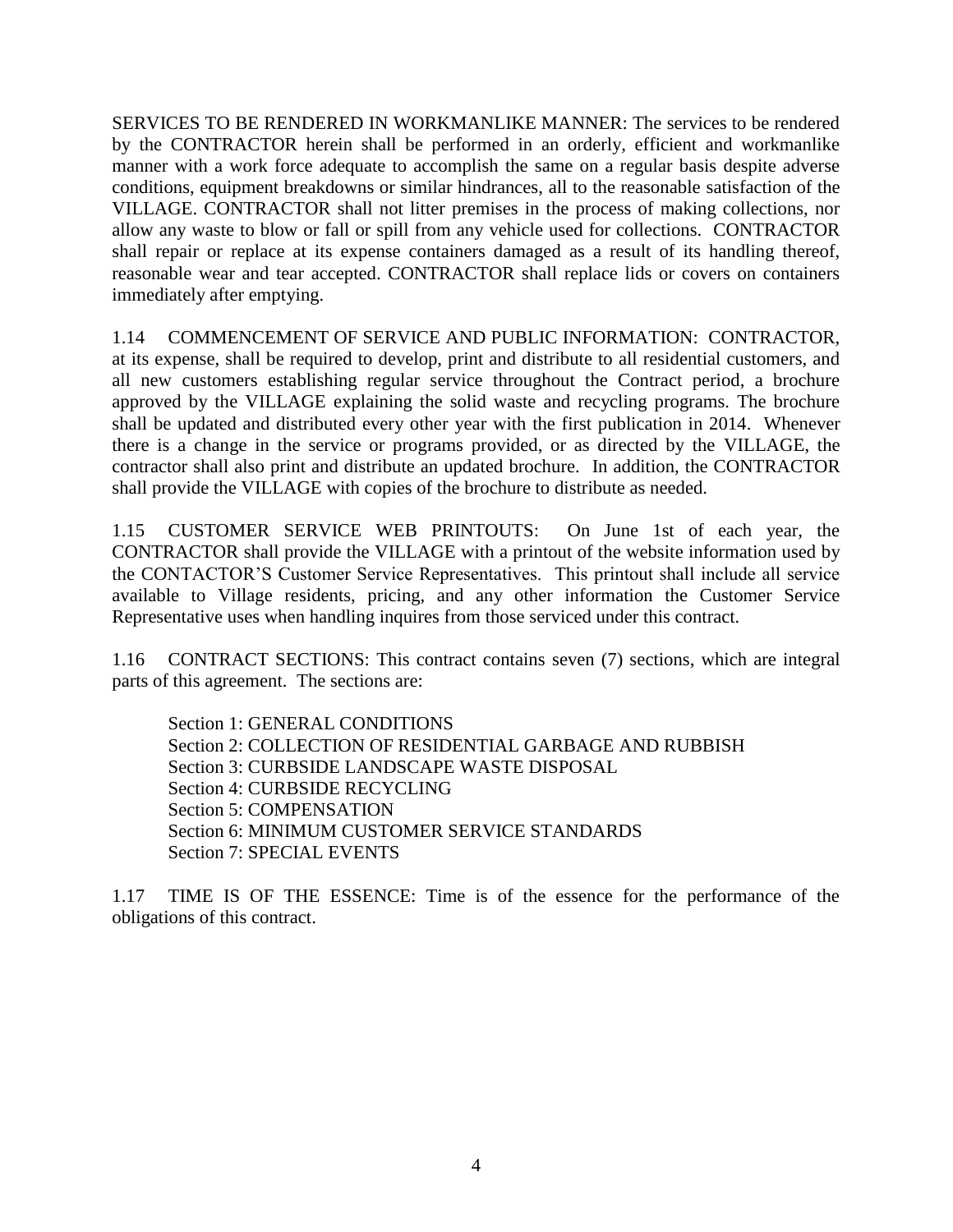#### **SECTION 2: COLLECTION OF MUNICIPAL WASTE**

2.1 DEFINITIONS: For the purpose of this Agreement, the following terms shall apply:

A. MUNICIPAL WASTE: Garbage, refuse, industrial, lunchroom or other waste, and other material resulting from operation of residential, municipal, commercial or institutional establishments and from community activities under 415 ILCS 5/3.290 which are not defined as RECYCLABLES or LANDSCAPE WASTE.

B. SWALCO: The Solid Waste Agency of Lake County (AGENCY) of which the VILLAGE is a participating member.

2.2 COLLECTION SCHEDULES: The CONTRACTOR agrees to maintain the following collection schedules throughout the terms of the Contract.

A. All municipal waste shall be collected once each week from each residence, townhouse, duplex, or condominium up to eight units, apartments are not included. All such refuse shall be placed by the householder in the 35, 64 or 96 gallon automated cart provided by the CONTRACTOR at no separate cost to the resident. Each residential unit will be limited to one (1) 35, one (1) 64, or one (1) 96-gallon cart each week as a part of this contract. The resident will have the right to choose to use either a 35-gallon, 64-gallon or a 96-gallon container. Additional carts will be made available to homeowners upon their request. The additional rate for extra carts shall be 80% of the base rate for the sized cart specified by the resident. The monthly rate of additional carts will be billed to the respective homeowner. The CONTRACTOR agrees to replace carts, at no cost to the resident, upon receiving notification that a cart is damaged or missing. However, if it can be shown that the damage or loss is the resident's fault, the resident will be charged for the cart. Pick-up shall be made from the street. The CONTRACTOR will maintain a collection schedule that begins no earlier than 6:00 a.m. and is completed by 5:00 p.m.

B. The CONTRACTOR will provide periodic supervision of all collection routes as requested by the VILLAGE. In addition, supervisors will promptly respond to all complaints.

C. Refuse and garbage collection for businesses, industries, apartment buildings and condominium buildings exceeding eight units and other commercial establishments shall not be included in this contract.

2.3 WHITE GOODS: The CONTRACTOR may refer residents to a third-party contractor to collect appliances and other items affected by the legislation regarding white goods. This service will be provided at the on-going rate charged by that contractor.

2.4 EQUIPMENT TO BE USED BY CONTRACTOR: The CONTRACTOR agrees to collect all Municipal Waste in fully enclosed leak-proof modern packer-type trucks. Equipment used for special pick-up service may be open body trucks, dump trucks, and similar type equipment. When open body trucks are used, the CONTRACTOR will use care to see that no litter or scattering of waste material occurs by providing a suitable covering.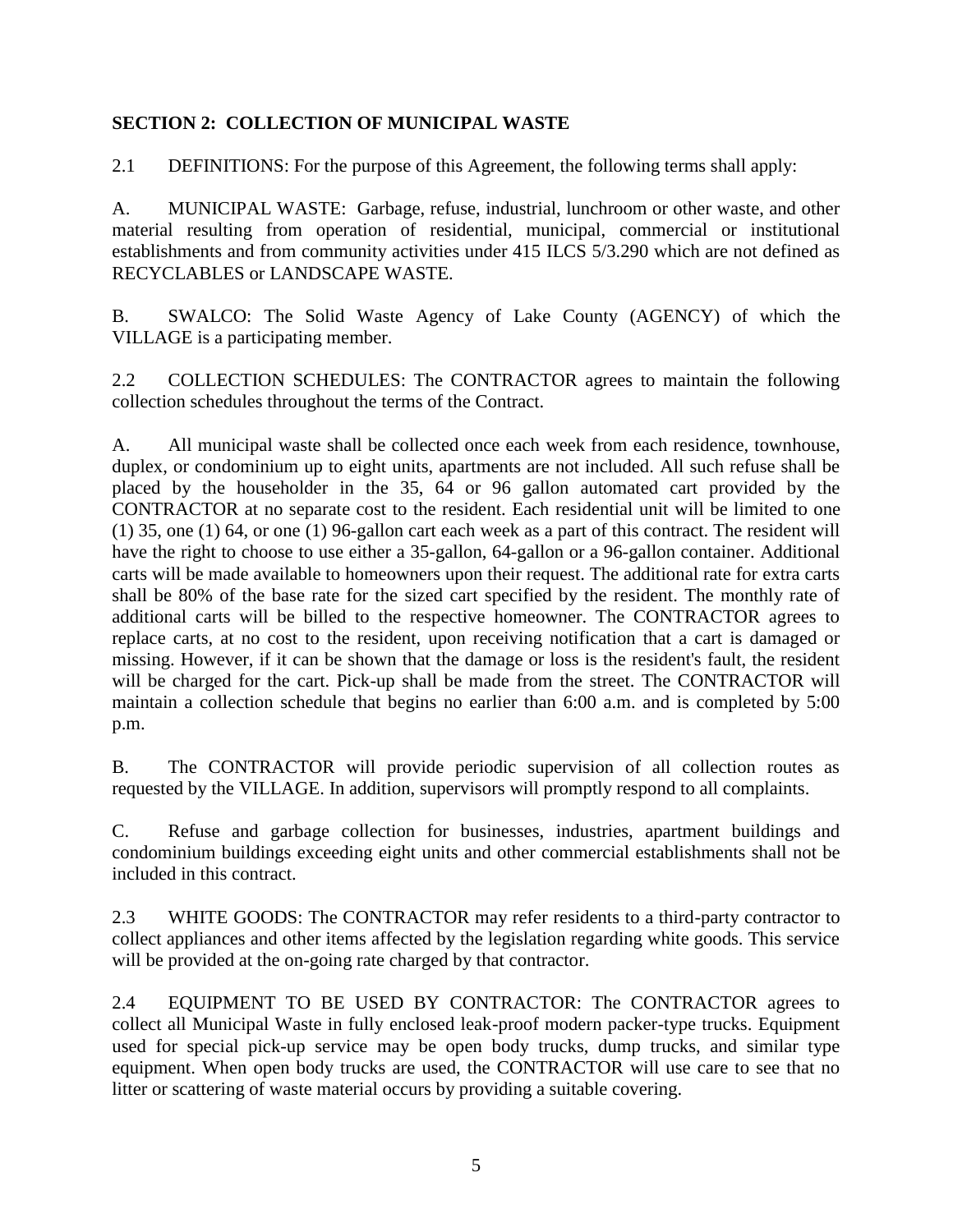In addition, the CONTRACTOR shall, upon the completion of the new facility in Central Lake County, begin using collection trucks powered by Compressed Natural Gas (CNG) to collect refuse and/or recyclables in the Village.

2.5 BULK ITEMS: In addition to refuse collection from carts, residents are also allowed to place out for collection one bulk item per week, which will be collected by the CONTRACTOR, at no additional cost to the residents or the VILLAGE. Bulk items are generally defined to include all residential rubbish, furniture, household fixtures, small car parts and carpeting (cut down so that one man can handle) or one additional bag of refuse. It is agreed between the parties that this service will not include the collection of any items that have been banned from disposal at sanitary landfills by local, state or federal regulations currently in effect or to be enacted during the term of this contract.

2.6 SPECIAL PICK-UP: All other municipal waste materials not heretofore provided for shall be collected and disposed of in unlimited quantity as a special pick-up at a rate as identified in Section 5. Such items shall include auto parts, and large amounts of building materials (including lumber, structural steel, concrete, bricks and stones), pianos and such other bulky items that require more than one person to handle. The Contractor shall provide the customer with a cost estimate and the cost shall be agreed to by the customer prior to rendering service. A Special Pick-Up shall be accomplished within one week after a cost estimate is given and accepted or otherwise at such time as is agreed to by the Customer.

2.7 DISPOSAL: All Municipal Waste, as defined in this section, shall be removed from the Village at the close of each day of collection, and shall be disposed of at a Solid Waste Agency of Lake County-designated lawfully operated pollution control facility(ies) at the CONTRACTOR'S sole expense. The AGENCY-designated facilities in operation at the time of execution of this Contract are the Countryside Landfill in Grayslake, the Veolia/Zion Landfill in Zion and the Pheasant Run Landfill in Kenosha County, Wisconsin. Notwithstanding the foregoing, the VILLAGE reserves the right to direct the location of disposal to a pollution control facility that commences operations after the date of this Agreement and utilizes technology that results in a substantial increase in the beneficial reuse of such Municipal Waste when compared with the pollution control facility being used by the CONTRACTOR, provided that any increase or decrease in costs arising therefrom shall be negotiated to reflect the increase or decrease with the CONTRACTOR. In the event the CONTRACTOR and VILLAGE do not mutually agreed upon such an adjustment within 180 days, CONTRACTOR may terminate the Contract.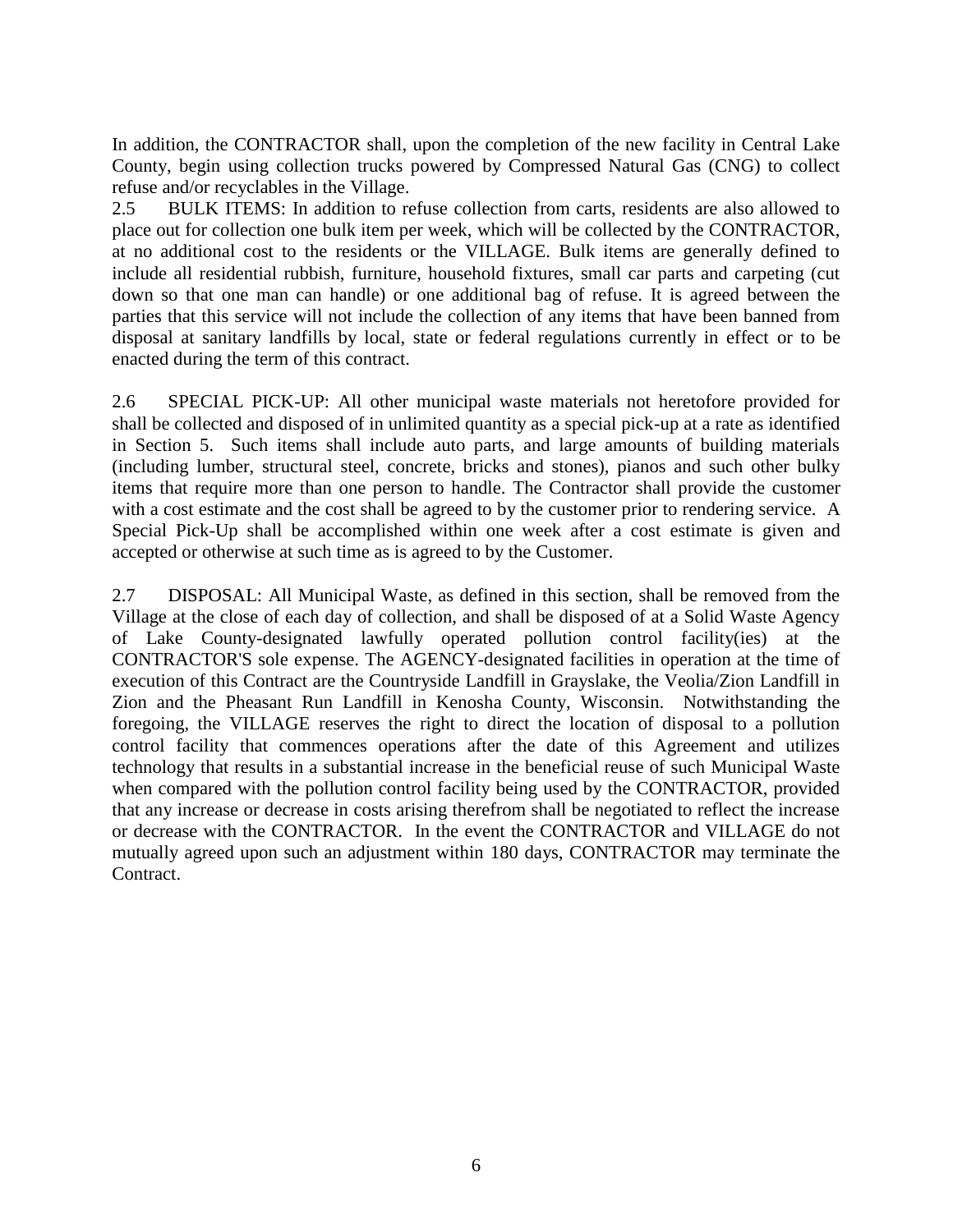# **SECTION 3: CURBSIDE LANDSCAPE WASTE DISPOSAL**

3.1 DEFINITIONS: For purpose of this Agreement, the following term shall apply:

A. LANDSCAPE WASTE: All accumulations of grass or shrubbery cuttings, leaves, tree limbs (as stated below), aquatic weeds, and other material accumulated as the result of the care of lawns, shrubbery, vines and trees, and as otherwise described at 415 ILCS 5/3.270.

B. FOOD SCRAP: Garbage that is (i) capable of being decomposed into compost by composting, (ii) separated by the generator from other waste, including, but not limited to, garbage that is not capable of being decomposed into compost by composting, and (iii) managed separately from other waste, including, but not limited to, garbage that is not capable of being decomposed into compost by composting. "Food scrap" includes, but is not limited to, packaging, utensils, and food containers composed of readily biodegradable material.

C. ORGANIC MATERIAL: Food scraps as described in 415 ILCS 5/3.197 and landscape waste as defined in 415 ILCS 5/3.270.

3.2 TIME OF COLLECTION: The CONTRACTOR shall collect the landscape waste material placed at the curbside or ditch line for collection once per week. The CONTRACTOR will maintain a collection schedule that begins no earlier than 6:00 A.M. and is completed no later than 5:00 P.M. This specialized collection will take place beginning April 15th until November 30 of each year. The annual leaf collection program, as described in Section 3.9 of this agreement, will commence in mid-October and continue through the end of November each year.

3.3 LANDSCAPE WASTE SUBSCRIPTION SERVICE: For a flat fee, a separate vehicle will be dispatched to each individual subscriber to collect all landscape waste that has been set out for collection at the curb or ditch line adjacent to the roadway. The flat charge per month will entitle the resident to set out six items of landscape waste per week. All parcels of landscape waste must be containerized according to the requirements of Section 3.5 of this agreement. Should the resident wish to set out extra parcels beyond the limit of 6 per week, the CONTRACTOR will provide an identifiable sticker at a charge per sticker, to be placed on the additional parcels.

3.4 LANDSCAPE WASTE STICKER SERVICE: Residents will also have the option to dispose of landscape waste materials through the purchase of stickers that are affixed to each parcel of landscape waste to be collected by CONTRACTOR. The CONTRACTOR will make these stickers available through local merchants such as super markets and hardware stores who will offer the landscape waste stickers for sale to the residents. A landscape waste sticker must be affixed to each parcel of landscape waste placed at the curb for collection.

3.5 LANDSCAPE WASTE CONTAINERS: Landscape waste for either the subscriber based or sticker based service must be containerized as follows in order to be collected:

A. Kraft type paper bags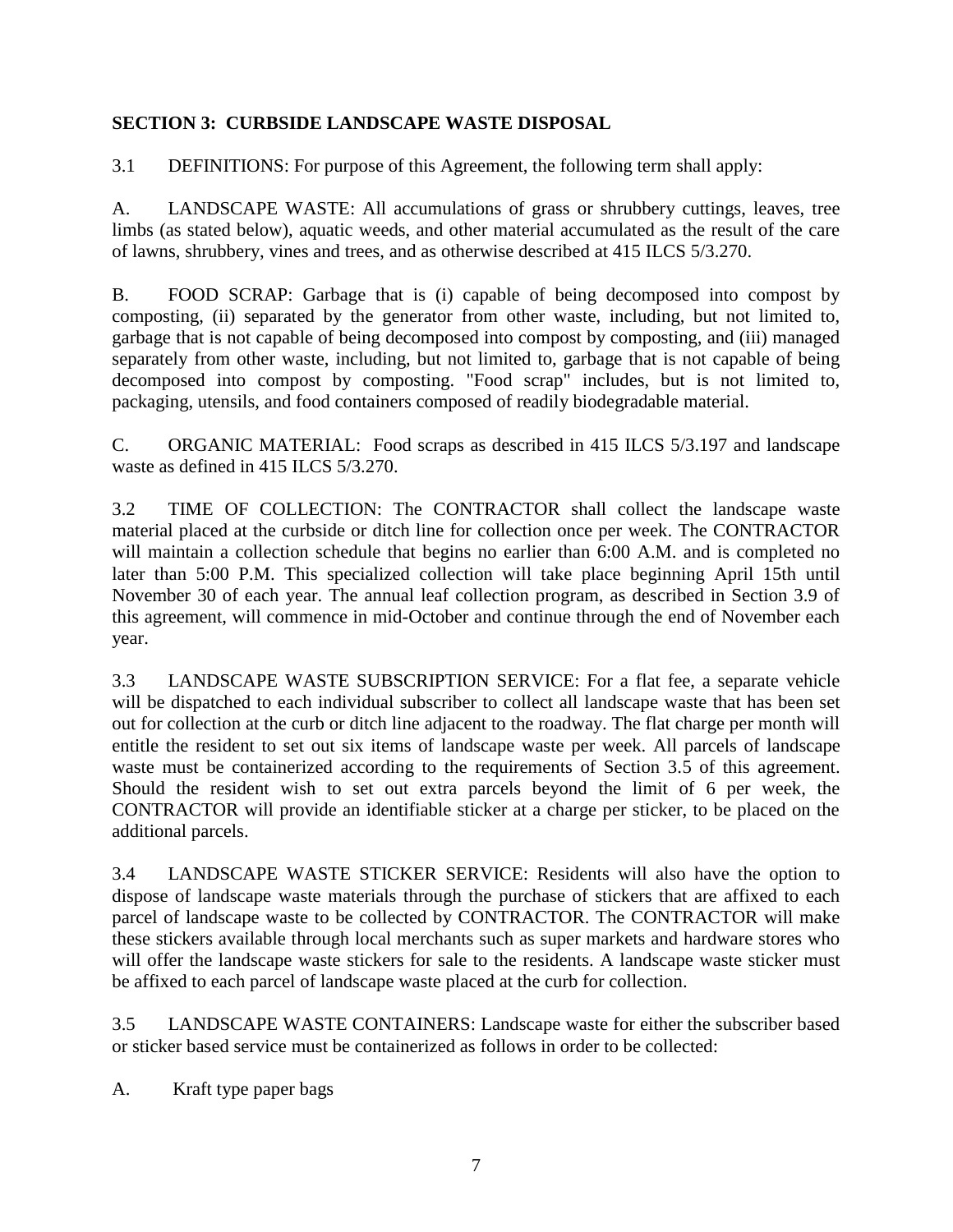- B. Rigid cans not exceeding 32 gallons capacity (traditional garbage cans)
- C. Bundles of brush not exceeding two (2) feet in diameter by four (4) feet long
- D. Bags, cans or bundles shall not exceed 50 pounds in weight

3.6 VILLAGE-WIDE BRANCH/BRUSH COLLECTION SERVICE: The CONTRACTOR will perform a weekly branch/brush collection program throughout the Village. The CONTRACTOR will collect all branch/brush bundles that are placed at the curb. All branches must be tied with string or twine into bundles not exceeding two (2) feet in diameter and four (4) feet in length. There is no limit as to the quantity of branch/brush bundles that residents can place at the curb for collection, however, this service is not intended nor will the CONTRACTOR collect trees that have been cut down. This service will be provided from April 15 until November 30 each year. Branch/brush bundles will not require stickers in order to be collected.

3.7 DISPOSAL/PROCESSING OF LANDSCAPE WASTE MATERIAL: All landscape waste shall be disposed of in a lawful manner. Disposal options include Illinois Environmental Protection Agency (IEPA) permitted landscape waste composting facilities or land application at legal agronomic rates. IEPA permitted landscape waste facilities may treat, compost, grind, or land-apply said landscape waste. The CONTRACTOR must disclose the disposal site and notify the VILLAGE of any proposed change at least sixty (60) days in advance of any change. Notwithstanding the foregoing, the VILLAGE reserves the right to reject any proposed change, or to direct the location of disposal to a landscape waste facility that is more cost effective than the facility being used by CONTRACTOR, provided that any increase or decrease in costs arising therefrom shall be negotiated to reflect the increase or decrease with the CONTRACTOR. No landscape waste may be disposed of at a landfill or solid waste incinerator unless otherwise authorized by the Illinois Environmental Protection Act (415 ILCS 5/1 et seq) and as agreed to by the VILLAGE in writing.

3.8 ANNUAL LEAF COLLECTION PROGRAM: The CONTRACTOR will perform a leaf collection program during the fall. The program will be throughout the Village. The collection will involve the residents raking their leaves out to the ditch/curb line, the CONTRACTOR will collect the leaves using a mechanical process. The collection will take place six (6) weeks during the fall. The schedule will be determined by mutual agreement between the VILLAGE and the CONTRACTOR. The cost of this collection shall be included in the base unit cost of the refuse service.

3.9 ANNUAL CHRISTMAS TREE COLLECTION PROGRAM: The CONTRACTOR shall collect, at no cost to the Village, Christmas trees placed at the street line from residents until January 31 of each year. The collection will take place four (4) weeks during January.

3.10 LANDSCAPE WASTE COLLECTION AMNESTY WEEKS: Unless another time is mutually agreed upon by both parties, during the first two full weeks of April each year, the CONTRACTOR shall collect unlimited containerized landscape waste at no charge to the customer or the VILLAGE.

3.11 FOOD SCRAP RIDE-A-LONG: CONTRACTOR will make good faith efforts to locate a facility in close proximity to Gurnee that can lawfully accept organic material. This facility must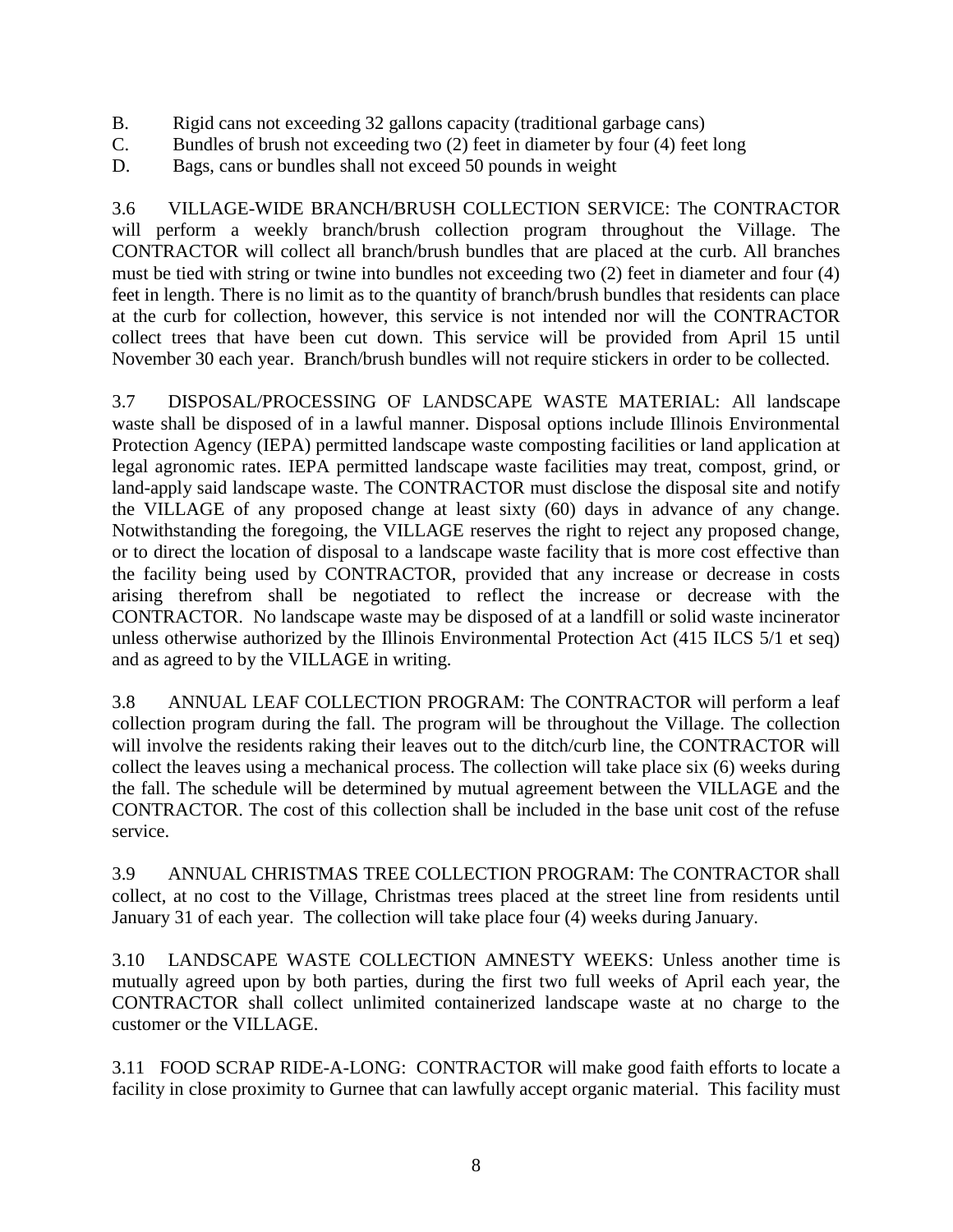be mutually acceptable to both the VILLAGE and CONTRACTOR. Following approval from said facility, beginning on a date mutually agreed upon by the VILLAGE and CONTRACTOR, residents may commingle food scraps with properly containerized landscape waste. Properly containerized includes those methods described in Section 3.5A and Section 3.5B of this agreement. The ability to commingle food scraps will be included in the landscape waste sticker/subscription charge. The material will be collected on a weekly basis beginning April 15th until November 30 of each year.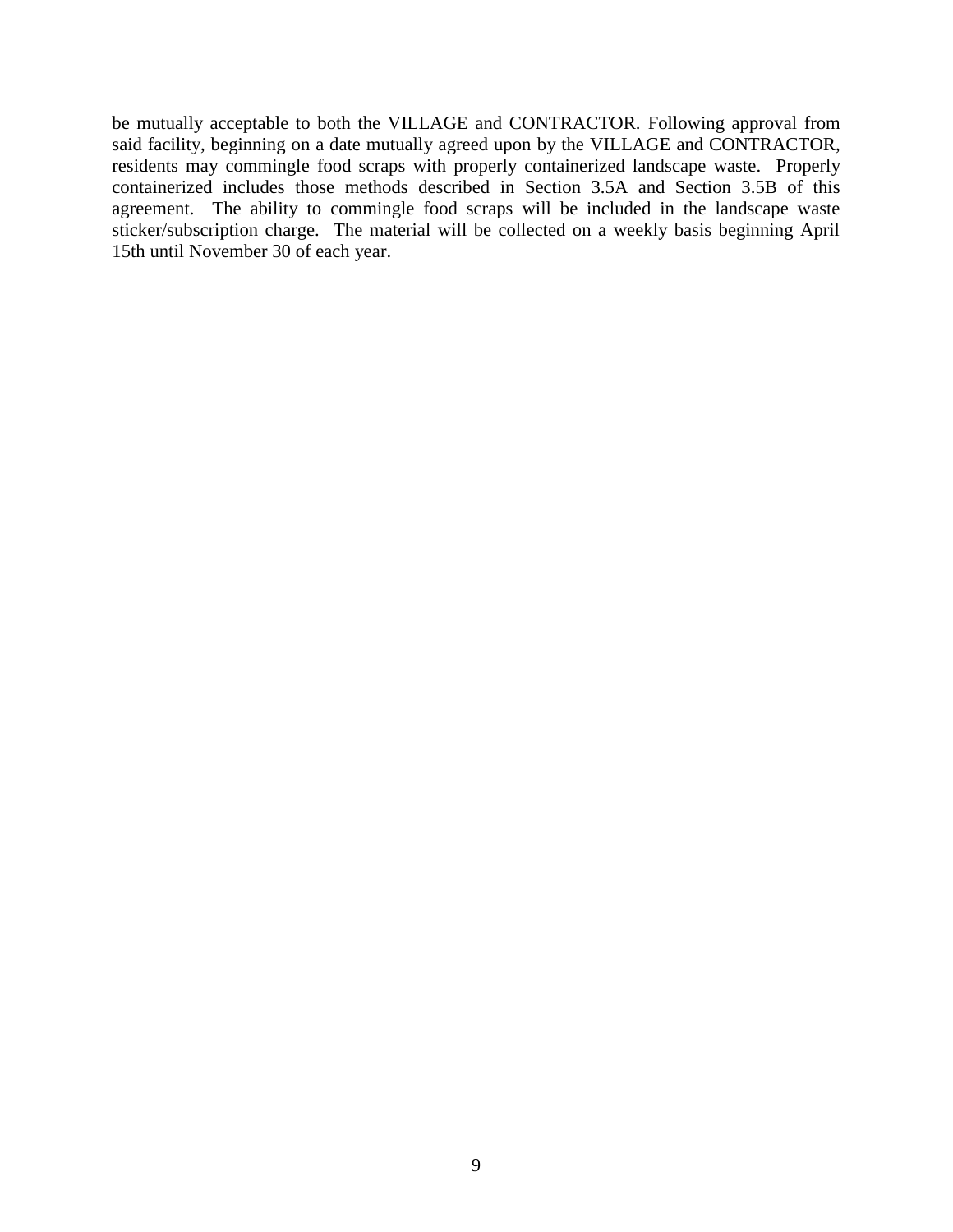## **SECTION 4: CURBSIDE RECYCLING**

4.1 DEFINITIONS: For purpose of this agreement, the following terms shall apply:

A. COMMINGLED RECYCLABLES: means source separated, commingled and/or presorted materials delivered (directly or indirectly via a transfer station) to a facility, or facilities for processing into marketable fractions. Commingled Recyclables shall consist of ferrous metal, aluminum, glass and rigid plastic food and beverage containers as described in Exhibit B. Commingled recyclables may include other materials that the VILLAGE and CONTRACTOR, by mutual agreement, may designate from time to time.

B. DESIGNATED FACILITY: A materials recovery facility designated by the AGENCY and the VILLAGE, as a facility to which Recyclable Materials are taken for processing, or a transfer station designed by CONTRACTOR where Recyclable Materials are loaded onto trailers and transferred to the materials recovery facility designated by the AGENCY and the VILLAGE.

C. PAPER RECYCLABLES: Source separated, commingled and/or pre-sorted paper delivered (directly or indirectly via a transfer station) to a facility or facilities for processing into marketable fractions. Paper recyclables shall consist of newsprint, corrugated paper, junk mail, magazines, office paper, and box board. Paper recyclables may include other materials that the VILLAGE and CONTRACTOR, by mutual agreement, may designate from time to time.

D. RECYCLABLE MATERIAL or RECYCLABLES: Commingled Recyclables identified in Exhibit B and/or Paper Recyclables, or other materials which the VILLAGE and CONTRACTOR by mutual agreement may designate as Recyclable Material from time to time.

E. RECYCLING CONTAINERS: 64-gallon or 96-gallon automated container made of rigid plastic construction to be utilized for the storage and placement of recyclable materials at the curb.

F. RESIDENT: A resident of a single family, townhouse, duplex, and condominium or coop residential units of 8 units or less.

4.2 SCOPE OF SERVICES: CONTRACTOR shall perform recycling collection services in the Village as follows:

A. RECYCLING COLLECTION SERVICES: Those services to be performed by CONTRACTOR as follows: The collection of recycling materials from locations specifically designated by the parties. Processing of recyclable materials, which include the sorting and preparation of recyclable materials for marketing at the Designated Facility.

B. MARKETING: Marketing of the recyclable materials.

C. Provide a commingled-recycling program for all Village offices.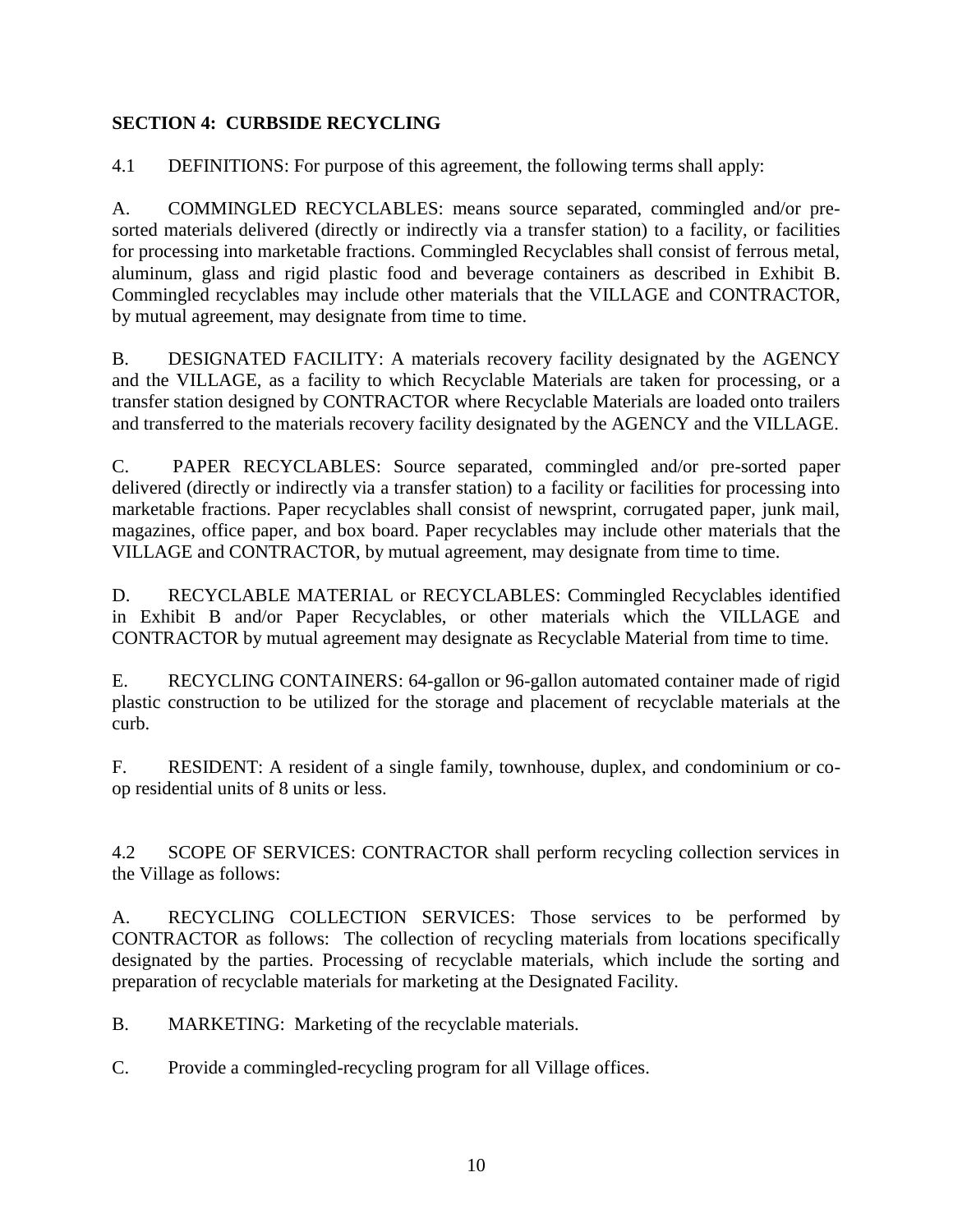D. DISPOSAL: All recyclables shall be collected, separated and otherwise treated so as to facilitate the sale of said materials to end-use markets, or Recycled Material brokers. No materials collected as Recyclable Materials may be deposited in a landfill or waste incinerator. All Recyclable Materials collected shall be recycled regardless of the income received or the cost to the CONTRACTOR resulting from the sale of said Recyclable Materials.

E. MULTI-FAMILY DWELLING UNITS: The CONTRACTOR shall have recycling services available to multi-family dwelling units within the Village who desire this type of service. This is not to be construed as a requirement for these establishments to institute recycling programs and further, the cost of the service would be paid to the CONTRACTOR by the establishment requesting this type of service.

4.3 TIME OF COLLECTION: CONTRACTOR shall collect the recyclable material placed at the curbside or ditch-line for collection once a week. Collection will be the same day of the week as regular waste collection service. The CONTRACTOR will maintain a collection schedule that begins no earlier than 6:00 A.M. and is completed no later than 5:00 P.M. Furthermore, it is understood and agreed by and between both parties hereto, that the CONTRACTOR hereunder shall not be obligated to make collections on Saturdays, Sundays, or holidays celebrated on a weekday. Service will then be rendered on the day after the regular day of service.

4.4 REPLACEMENT OF RECYCLING CONTAINERS: The CONTRACTOR agrees to replace carts, at no cost to the resident, upon receiving notification that a cart is damaged or missing. However, if it can be shown that the damage or loss is the resident's fault, the resident will be charged for the cart.

4.5 DELIVERY OF RECYCLABLE MATERIALS: The CONTRACTOR shall deliver all collected Recyclable Materials to the Designated Facility. Notwithstanding the foregoing, the VILLAGE reserves the right to direct CONTRACTOR to deliver its collected Recyclable Materials to a different AGENCY-Designated Facility that provides greater financial benefits to the VILLAGE and the AGENCY than the FACILITY after the AGENCY's current agreement with the FACILITY expires. If the VILLAGE elects to direct a change in facilities, any increase or decrease in collection costs arising therefrom shall be negotiated to reflect the increase or decrease with the CONTRACTOR. In the event the CONTRACTOR and VILLAGE do not mutually agreed upon such an adjustment within 180 days, CONTRACTOR may terminate the Contract. The VILLAGE may terminate the CONTRACT if the CONTRACTOR fails to abide by the Rules and Regulations set forth by the facility used for the processing of collected Recyclable Materials.

4.6 REFUSAL TO PICK-UP: CONTRACTOR may refuse to make a pick-up if a resident does not properly prepare recyclable materials. At the time of refusal to make the pick-up, CONTRACTOR will issue a notice to the resident that contains the instructions for the proper segregation of recyclable materials. If a resident receives two such notices within a period of thirty (30) days, the CONTRACTOR may exercise its right to refuse all further recycling pickups from that resident. For additional clarification on allowed recyclable material, see Exhibit B.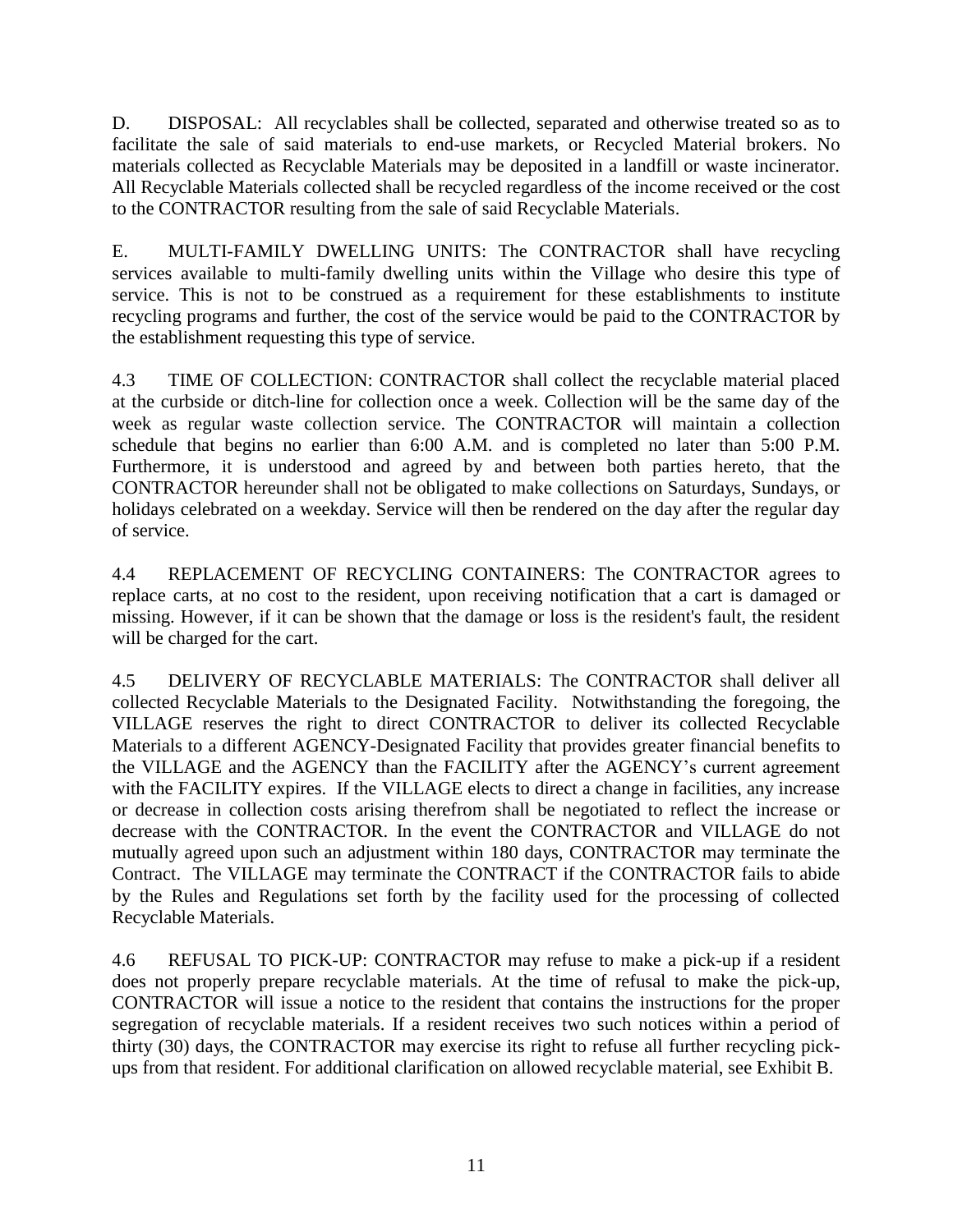4.7 REVENUES: All proceeds from the sale of Recyclable Materials shall be retained by the CONTRACTOR. The CONTRACTOR agrees to provide a quarterly accounting statement, pertaining to the VILLAGE, detailing the weight of Recyclable Materials collected and verifying compliance with all provisions of this section of the Contract. Notwithstanding the foregoing, CONTRACTOR acknowledges that the AGENCY has in effect a rebate program whereby the AGENCY receives certain funds from the FACILITY, and distributes a portion of these funds to its members, including the VILLAGE, and CONTRACTOR waives any claim to any portion of the funds collected by the AGENCY through this program.

4.8 PROTECTION OF RECYCLABLE MATERIALS: The VILLAGE agrees to take such steps as may be reasonably practical to protect CONTRACTOR'S ownership and the VILLAGE'S interest in all recyclable materials placed at the curb or roadside for collection by the CONTRACTOR under the terms of this Agreement.

4.9 PERMIT AND LICENSES: CONTRACTOR, at its sole cost and expense, shall maintain throughout the term of this Agreement, all permits, licenses and approvals necessary or required for the CONTRACTOR to perform the work and services described herein.

4.10 The VILLAGE and CONTRACTOR agree to continue the resident-based recycling incentive program which offers incentives from local and national stores in proportion to the weight of a household's recyclables.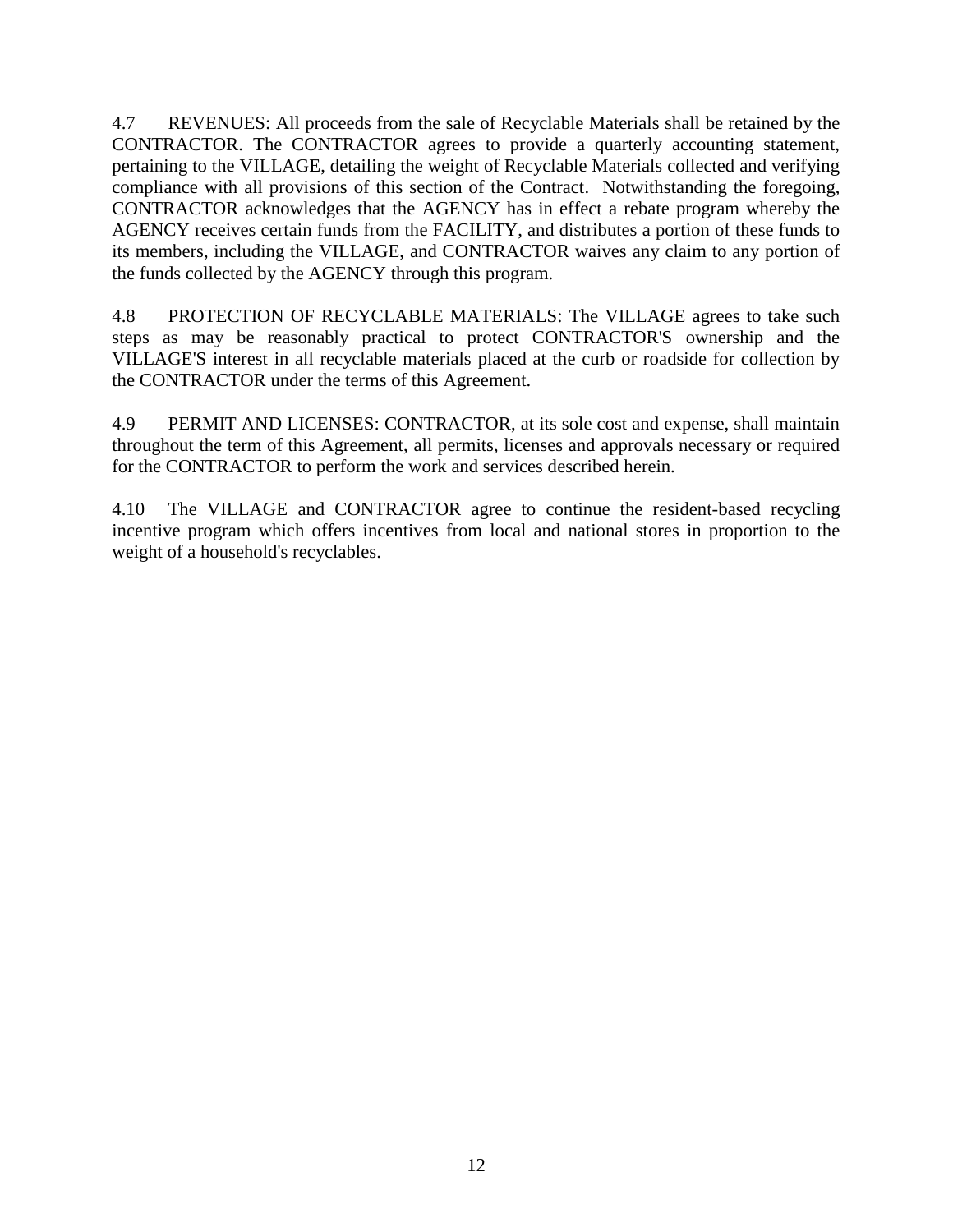## **SECTION 5: COMPENSATION**

5.1. COMPENSATION - REFUSE AND RECYCLING SERVICE: The CONTRACTOR shall charge for refuse and recycling collection services as stated in this Contract. The collection charge for refuse and recycling collection are provided in Exhibit A.

5.2 COMPENSATION - LANDSCAPE WASTE SUBSCRIPTION SERVICE: The CONTRACTOR shall charge for yard waste subscription service and labor as stated in the Contract. The annual collection charge for the landscape waste subscription service is provided in Exhibit A.

5.3 COMPENSATION -LANDSCAPE WASTE STICKER SERVICE: The CONTRACTOR shall charge for the landscape waste sticker service and labor as stated in the Contract. The landscape waste sticker charge is provided in Exhibit A.

COMPENSATION -VILLAGE WIDE BRANCH/BRUSH COLLECTION SERVICE: The Contractor shall charge for the Village-wide branch/brush collection service and labor as stated in the Contract. The cost of this collection shall be included in the base unit cost of the refuse service.

5.4 COMPENSATION – SPECIAL PICK-UP SERVICE: The CONTRACTOR shall charge for the Special Pick-up service and labor as stated in the Contract. The special pick-up collection charge is provided in Exhibit A.

5.6 DISPOSAL: The CONTRACTOR will use either the Countryside, Pheasant Run or Veolia/Zion landfills for the disposal of municipal solid waste collected under this contract. The CONTRACTOR shall annually designate disposal facility and notify the Village.

5.7 ANNUAL COUNT: The Contractor shall conduct an annual count of residential homes eligible to receive refuse collection, disposal service and recyclable collection services. This annual count shall be submitted to the Village by June 1st of each year.

5.8 BILLING OF ACCOUNTS: The CONTRACTOR will perform the billing and collection of fees from serviced dwelling units. Residents will be billed on a maximum 4-month cycle. Payments will not be due prior to half way through the service periods covered in the invoice. The VILLAGE agrees to cooperate and assist the CONTRACTOR in any means permissible to insure that the collection of all funds due for service performed, either on Current or delinquent basis can be undertaken and receipt assured. If deemed necessary the VILLAGE will modify any of its regulatory ordinances regarding health, welfare, and safety to insure that the Village residents adhere to this contract and the services provided hereunder. The VILLAGE further agrees to cooperate to provide the CONTRACTOR with assistance regarding move in, move outs, or any other notification that will assist in the execution of this contract.

5.9 PASS THROUGH COSTS: The Contractor shall pass through to the Village the cost any fee imposed on municipal solid waste landfills by the State of Illinois. Upon notification of any new State of Illinois landfill fee, the Contractor shall provide an estimate of the financial impact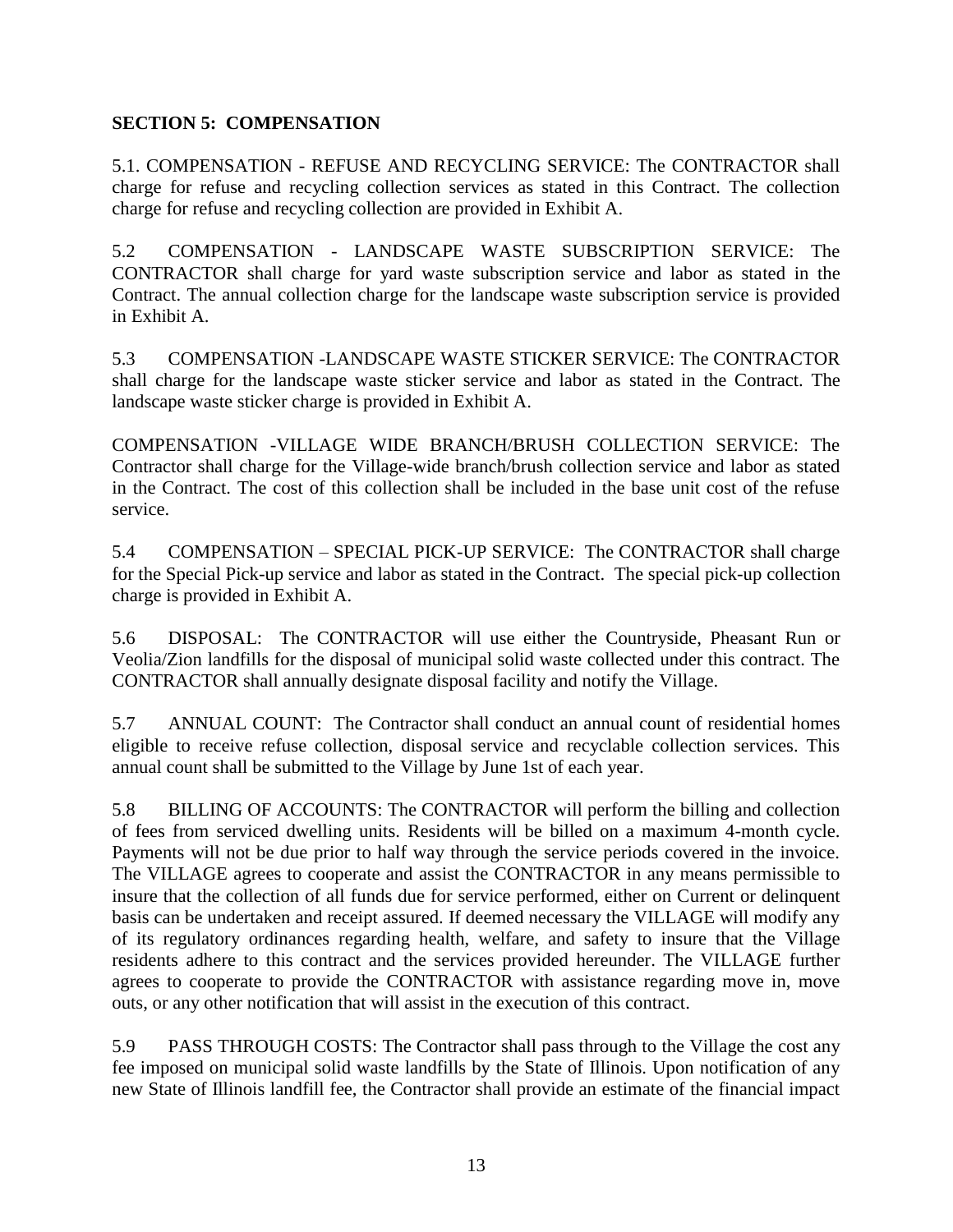and shall include the amount of the monthly increase to each residential unit. The Village shall review and approve of any State of Illinois municipal solid waste landfill fee increase prior to the pass through.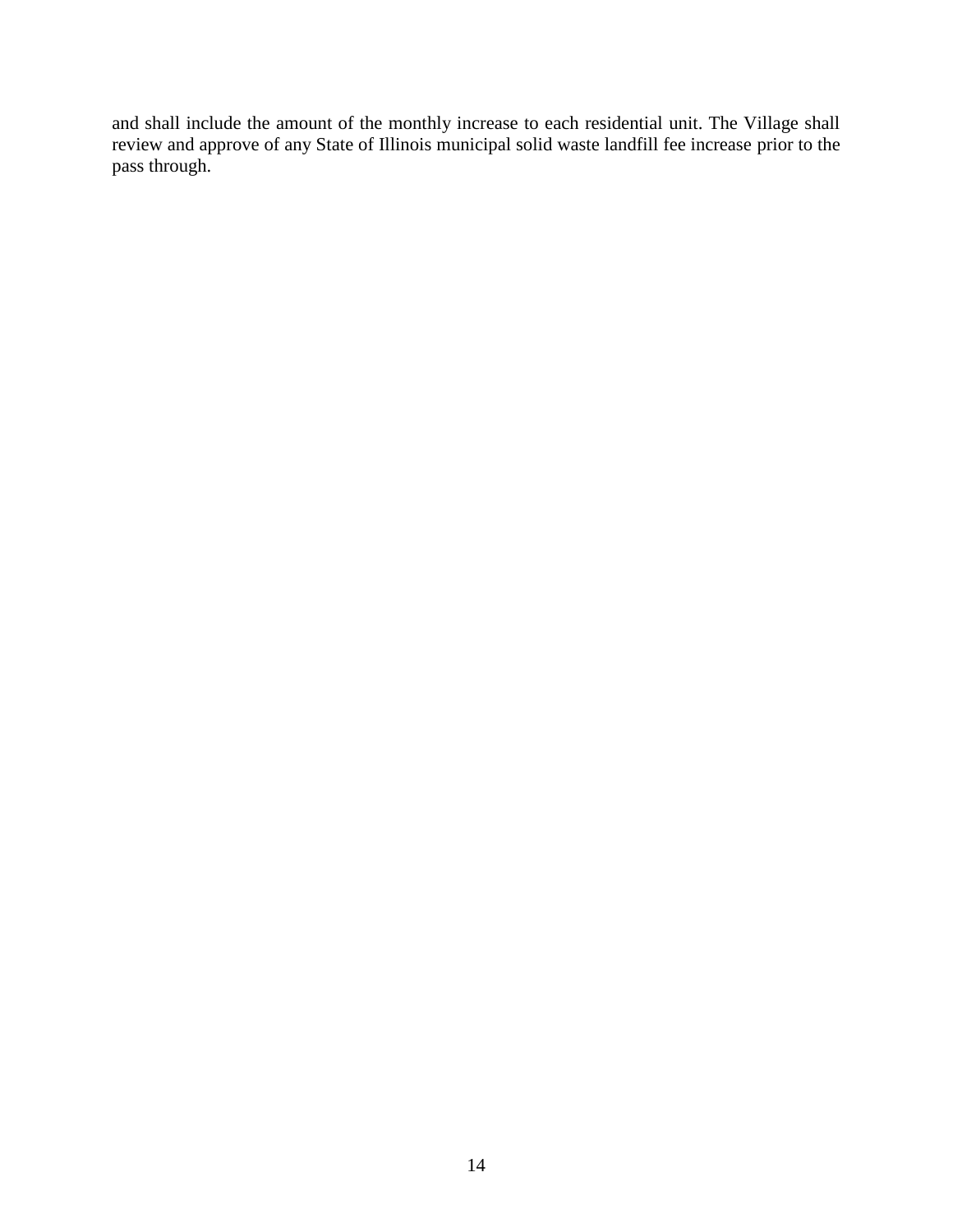#### **SECTION 6: MINIMUM CUSTOMER SERVICE STANDARDS**

6.1 COMPLAINTS GENERALLY. The CONTRACTOR shall cooperate with the VILLAGE in minimizing complaints from the Customers. A consistent pattern of failure to address complaints, or violations shall entitle the VILLAGE to exercise the remedies provided to it pursuant to this Contract.

6.2 INITIAL RESPONSE. The CONTRACTOR shall give all complaints received prompt and courteous attention. The CONTRACTOR shall respond personally to every Customer from whom a complaint is received within twenty-four (24) hours or next business day after receipt of such complaint; except that, if the CONTRACTOR receives a complaint about a missed scheduled collection, then the CONTRACTOR shall immediately investigate such complaint and, if such scheduled collection was not made in accordance with the terms of the Contract, then the CONTRACTOR shall cause such collection to be made within twenty four (24) hours or next business day after receipt of such complaint.

Where any dispute arises between a Customer and the CONTRACTOR as to the manner of placing waste or the nature of the contents or the like, the CONTRACTOR agrees in the specific instance to remove the waste even though, in its opinion, it is improperly placed or contained. Thereafter, the CONTRACTOR shall immediately report the controversy to the VILLAGE for settlement before additional collection becomes necessary in order to avoid further disputes or disagreements between Customers and the CONTRACTOR's employees.

6.3 REFERRAL TO VILLAGE. If the CONTRACTOR is unable to resolve a complaint in a manner satisfactory to both the CONTRACTOR and the Customer, then the CONTRACTOR, shall deliver within forty-eight (48) hours after receipt of such complaint, notice of such complaint to the VILLAGE, said notice shall include the name and address of the Customer, the date and hour the complaint was received, the nature of the complaint, and the CONTRACTOR's response to the complaint. The VILLAGE or designee shall arbitrate each such complaint, and the VILLAGE or its designee's decision concerning each such complaint shall be final and binding on the CONTRACTOR and the Customer.

6.4 ANSWERING CALLS. During normal business hours and under normal operating conditions a customer service representative shall answer the telephone access line. Except during unusually heavy call periods due to pick-up delays caused by weather, traffic accidents or other events beyond the CONTRACTORS's control, ninety percent (90%) of the calls made to the customer service center shall be answered within forty-five (45) seconds. The forty-five (45) second standard includes wait time or time spent "holding" for a customer service representative. The CONTRACTOR shall notify the VILLAGE when the unusual call period occurs.

6.5 BUSY SIGNALS. Callers placing calls to the customer service center shall receive a busy signal no more than ten percent (10%) of the time.

6.6 TRANSFERRING CALLS. During normal business hours, if after initially addressing a caller's concern, the customer service representative determines that the call should be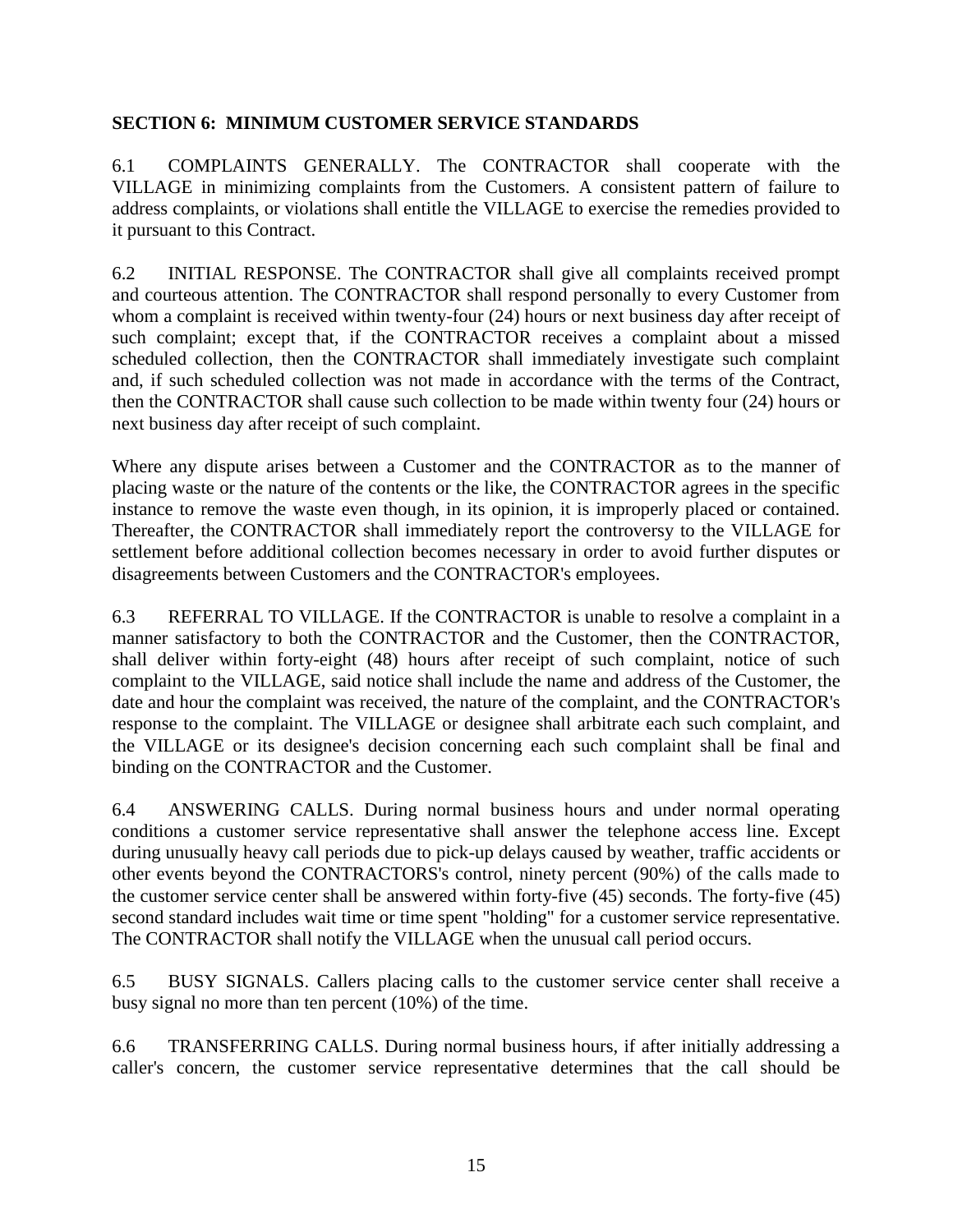transferred to another representative of the CONTRACTOR, the caller shall be connected with a customer service representative within forty-five (45) seconds thereof.

6.7 HANG-UPS. Incoming telephone call from Customers shall not exceed an abandonment rate of ten percent (10%).

6.8 COMPLIANCE RATE. During normal business hours except during unusually heavy call periods due to pick-up delays caused by weather or other events beyond the CONTRACTOR'S control, the minimum standards set forth in this Contract shall be met no less than ninety percent (90%) of the time, measured on a monthly basis. Reports shall be provided to the VILLAGE on a quarterly basis providing a log of the inquiries received and action taken to address the inquiry. If the VILLAGE, at its sole discretion, feels it is necessary, a log providing data which tracks the customer service representatives adherence to the standards set forth in this Contract will be required to be distributed to the VILLAGE on a monthly basis. If a review of the records indicates a clear failure of the operator to comply with the minimum standards set forth in this Contract, then the VILLAGE reserves the right to require the operator to implement modifications to its customer service center to bring it into compliance. Repeated failure of the operator to gain compliance with the terms of this Contract shall be grounds for the VILLAGE to terminate this Contract without liability to the CONTRACTOR.

6.9 CUSTOMER SERVICE QUALITY. The CONTRACTOR is expected to provide excellent customer service in response to a customer telephone call. The CONTRACTOR shall provide accurate information to the customer. Each quarter the VILLAGE may contact the customer service department as designated by the CONTRACTOR. The VILLAGE shall make a minimum of five (5) calls to CONTRACTOR's customer service center. The VILLAGE shall provide the customer service center with a name and address of a VILLAGE residential account. CONTRACTOR's customer service representative will be asked to respond to the following questions:

- 1. Provide the correct service rates.
	- A. Refuse and recycling
	- B. Landscape waste (Subscription, Tag Price & Tag pickup locations)
- 2. The refuse/recycling collection day.
- 3. Landscape waste collection season start and end date
- 4. Special pick-ups
	- A. Price
	- B. Eligibility
	- C. Appropriate referral
- 5. Schedule a collection
- 6. Know collection day
- 7. Start and end service procedure.
- 8. White Goods, leaf collection, and brush collection
- 9. Refuse Set-out time

6.10 CUSTOMER SURVEY RESULTS. The VILLAGE shall provide a copy of the customer survey to the CONTRACTOR. The survey shall include the date, time and name of customer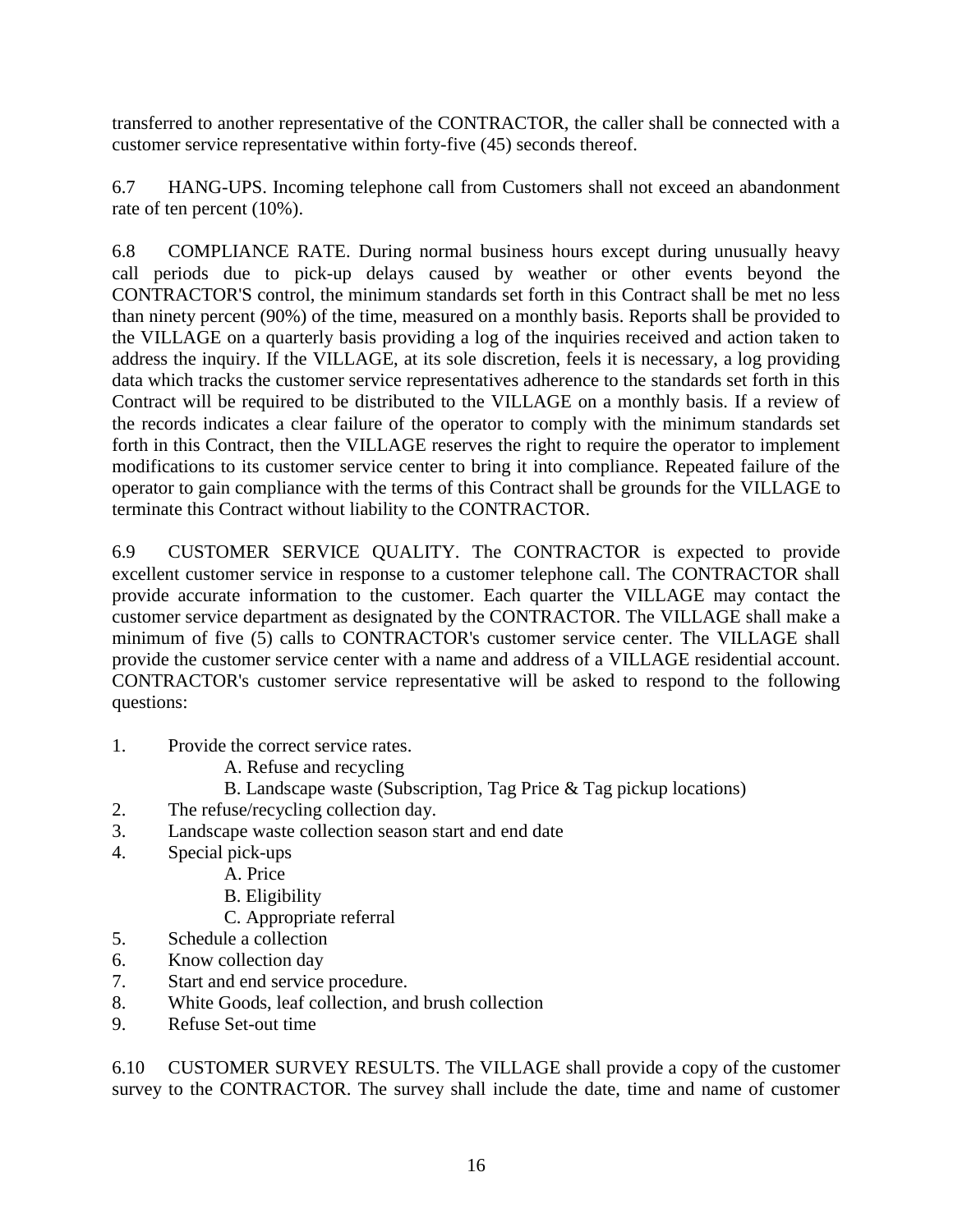service person contacted. If the CONTRACTOR fails to correctly answer ninety (90) percent of the customer service questions, then the VILLAGE shall provide an Unsatisfactory Customer Service Notice to the CONTRACTOR.

6.11 UNSATISFACTORY SERVICE NOTICE. Upon receipt of the Unsatisfactory Customer Service Notice, the CONTRACTOR shall prepare and submit a plan to correct and improve customer service with fifteen (15) days. The VILLAGE shall survey the CONTRACTOR again with the next thirty (30) days. If the CONTRACTOR fails to correctly answer ninety percent (90%) of the questions, then the VILLAGE shall provide a Second Unsatisfactory Customer Service notice. Upon receipt of the Second Unsatisfactory Customer Service Notice, the CONTRACTOR shall pay the MUNICPALITY compensation in the sum of five hundred dollars (\$500.00).

6.12 SECOND UNSATISFACTORY NOTICE. The VILLAGE shall survey the CONTRACTOR again with the next thirty (30) days. If the CONTRACTOR fails to correctly answer ninety percent (90%) of the questions, then the VILLAGE may proceed to terminate the contract.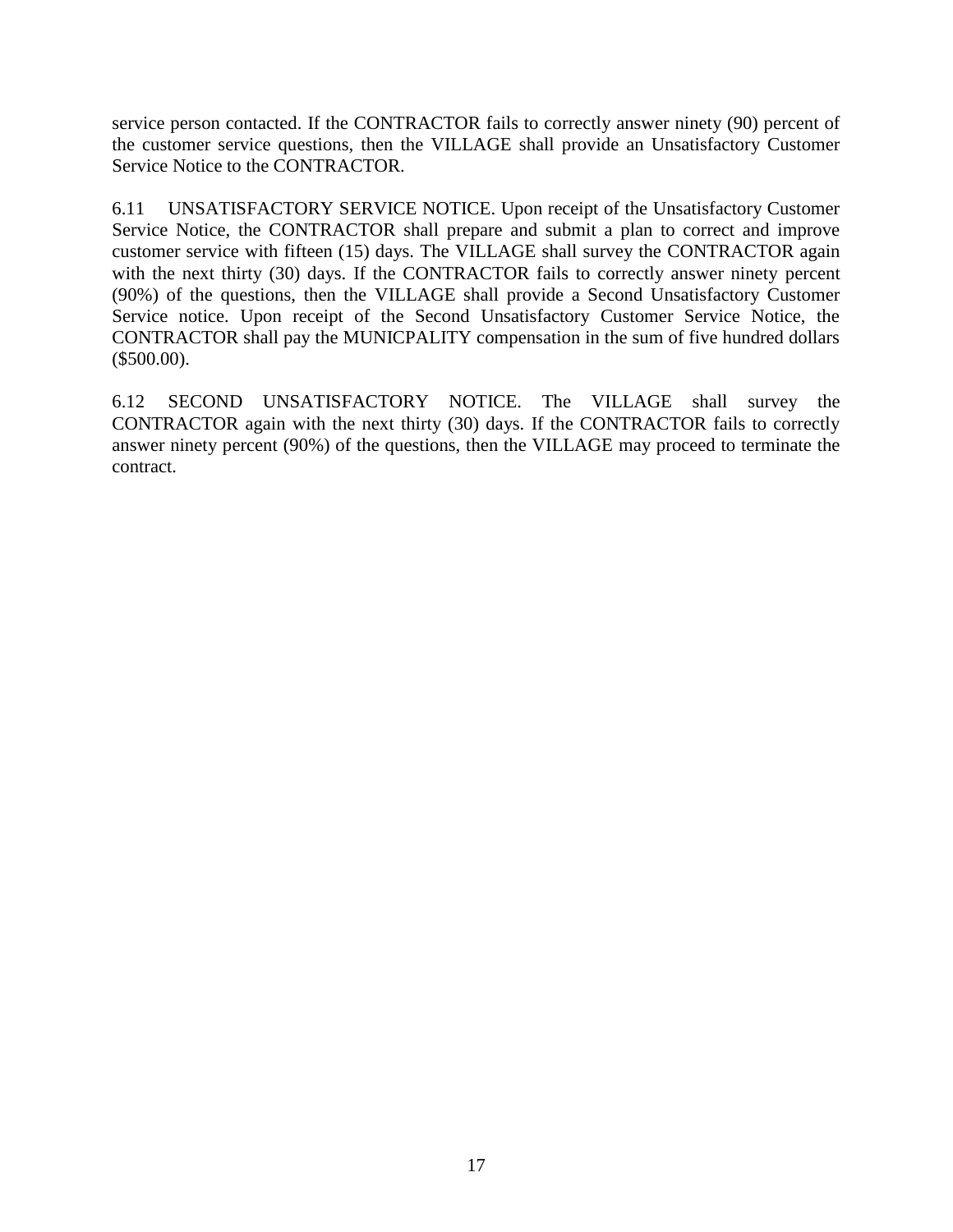# **SECTION 7: SPECIAL EVENTS**

7.1 COMPLIMENTARY SUPPLIES The CONTRACTOR shall supply the VILLAGE the following Special Event supplies free of charge on an annual basis:

- A. Port-o-lets as requested.
- B. Handicap port-o-lets as requested.
- C. Hand wash stations as requested.
- D. Recycling toters for use at community events.
- E. Event boxes as requested.
- F. Two (2) 30-yard dumpsters or equivalent (i.e.: Three (3) twenty yard dumpsters, etc..).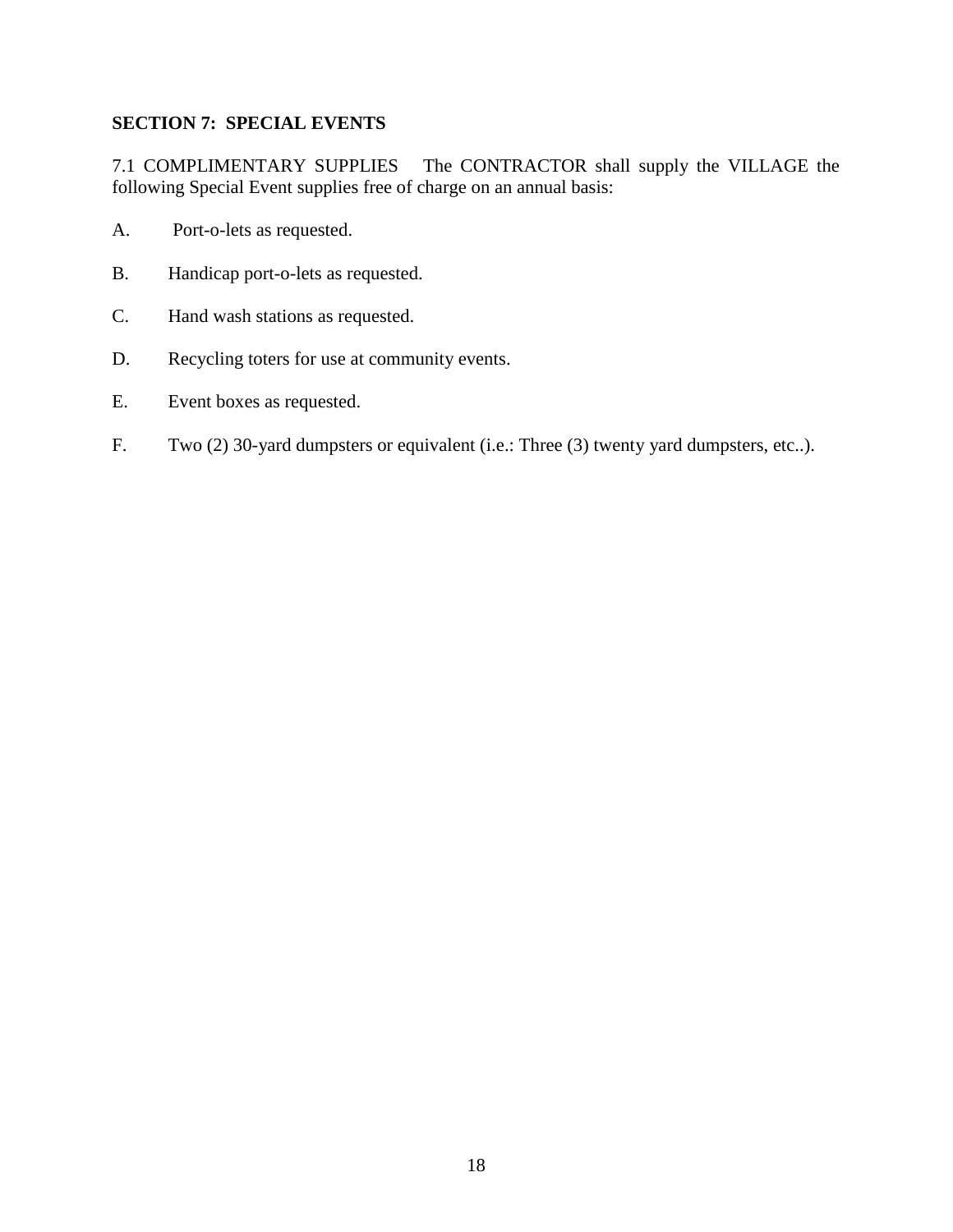**VILLAGE OF GURNEE CONTRACT**

THIS CONTRACT, is hereby executed this 20th day of May, 2019 between the Village of Gurnee, an Illinois Municipal Corporation and Waste Management of Illinois, Inc., its successors and/or assigns.

IN WITNESS WHEREOF, the said parties have executed this contract on the date above mentioned.

\_\_\_\_\_\_\_\_\_\_\_\_\_\_\_\_\_\_\_\_\_\_\_\_\_\_\_\_\_\_ \_\_\_\_\_\_\_\_\_\_\_\_\_\_\_\_\_\_\_\_\_\_\_\_\_\_\_\_\_\_

\_\_\_\_\_\_\_\_\_\_\_\_\_\_\_\_\_\_\_\_\_\_\_\_\_\_\_\_\_\_ \_\_\_\_\_\_\_\_\_\_\_\_\_\_\_\_\_\_\_\_\_\_\_\_\_\_\_\_\_\_

ATTEST:

Village of Gurnee

Andy Harris, Clerk (seal) Kristina M. Kovarik, President

Waste Management of Illinois

Secretary President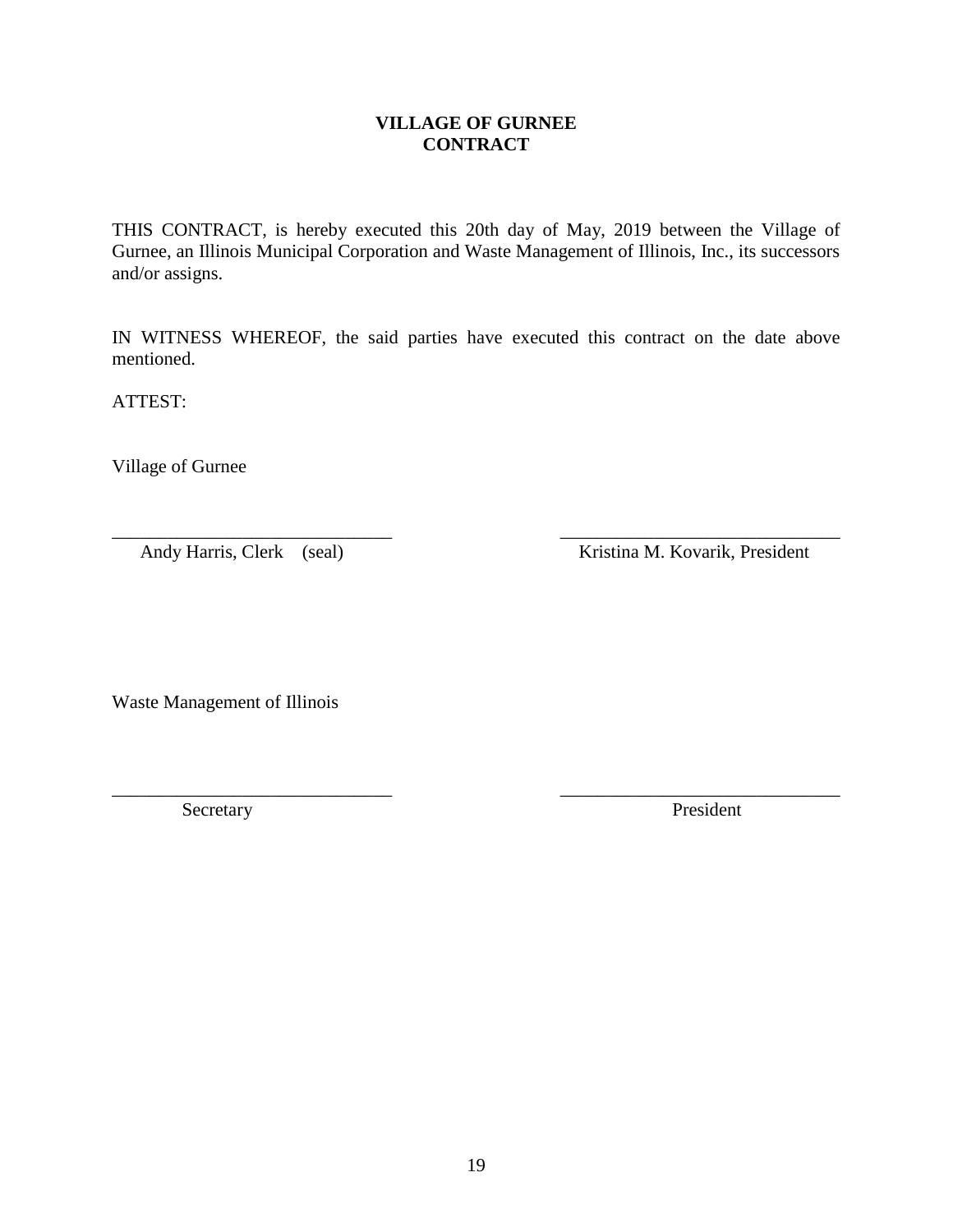# **Exhibit A**

|                                          | <b>Pricing/Service</b>                                       |
|------------------------------------------|--------------------------------------------------------------|
| Refuse 35 gallon                         | Year $1 = $9.68/$ mo                                         |
|                                          | Year $2 = $9.92/$ mo                                         |
|                                          | Year $3 = $10.17/$ mo                                        |
|                                          | Year $4 = $10.42$ /mo                                        |
|                                          | Year $5 = $10.68/m$ o                                        |
| <b>Refuse 65 Gallon</b>                  | Year $1 = $12.99/mo$                                         |
|                                          | Year $2 = $13.31/mo$                                         |
|                                          | Year $3 = $13.65/m$ o                                        |
|                                          | Year $4 = $13.99$ mo                                         |
|                                          | Year $5 = $14.34/mo$                                         |
| <b>Refuse 96 Gallon</b>                  | Year $1 = $15.32/mo$                                         |
|                                          | Year $2 = $15.70/mo$                                         |
|                                          | Year $3 = $16.10/m$ o                                        |
|                                          | Year $4 = $16.49$ /mo                                        |
|                                          | Year $5 = $16.91/m$ o                                        |
| $Recycling -$                            | Year $1 = $4.95/mo$                                          |
| 64 or 96 Gallon                          | Year $2 = $5.07/mo$                                          |
|                                          | Year $3 = $5.20/$ mo                                         |
|                                          | Year $4 = $5.33/mo$                                          |
|                                          | Year $5 = $5.46/$ mo                                         |
| <b>Landscape Subscription</b>            | Year $1 = $82.79/yr$                                         |
|                                          | Year $2 = $84.86$ /yr                                        |
|                                          | Year $3 = $86.98$ /yr                                        |
|                                          | Year $4 = $89.16$ /yr                                        |
|                                          | Year $5 = $91.38/yr$                                         |
| <b>Landscape Stickers</b>                | Year $1 = $2.39/\text{sticker}$                              |
|                                          | Year $2 = $2.45/\text{sticker}$                              |
|                                          | Year $3 = $2.51/\text{sticker}$                              |
|                                          | Year $4 = $2.57/\text{sticker}$                              |
|                                          | Year $5 = $2.64/\text{sticker}$                              |
| <b>Special Pick-up Service</b>           | Year $1 = $21.27/per$ cubic yard                             |
|                                          | Year $2 = $21.80$ per cubic yard                             |
|                                          | Year $3 = $22.35$ per cubic yard                             |
|                                          | Year $4 = $22.90$ per cubic yard                             |
|                                          | Year $5 = $23.48$ / per cubic yard                           |
| <b>Two Weeks of Unlimited</b>            | No Additional Cost                                           |
| <b>Landscape Collection</b>              |                                                              |
| <b>Six Weeks of Fall Leaf Collection</b> | No Additional Cost                                           |
| <b>Organics Collection</b>               | Ride-along with landscape waste -                            |
|                                          | No Additional Cost                                           |
| <b>Sharps Kiosk</b>                      | Return kiosk provided at no additional cost for              |
|                                          | placement at Village facility                                |
| <b>Emergency Clean-Up</b>                | Roll-Off: \$140/per 20 cubic yard, \$50/per ton disposal fee |
|                                          | Curbside: \$135/per hour and \$50 per ton disposal fee       |
| <b>Food Scrap Drop-Off Site</b>          | Dec 1 - March 30, four 95 gallon carts emptied 1x week. No   |
|                                          | <b>Additional Cost</b>                                       |
| <b>E-Scrap Recycling</b>                 | 20 cubic yard Roll-Off. Serviced by WMI. Recycling costs     |
|                                          | covered by SWALCO vendor. Emptied as needed. No              |
|                                          | Additional Cost. Residents of Gurnee Only.                   |
|                                          |                                                              |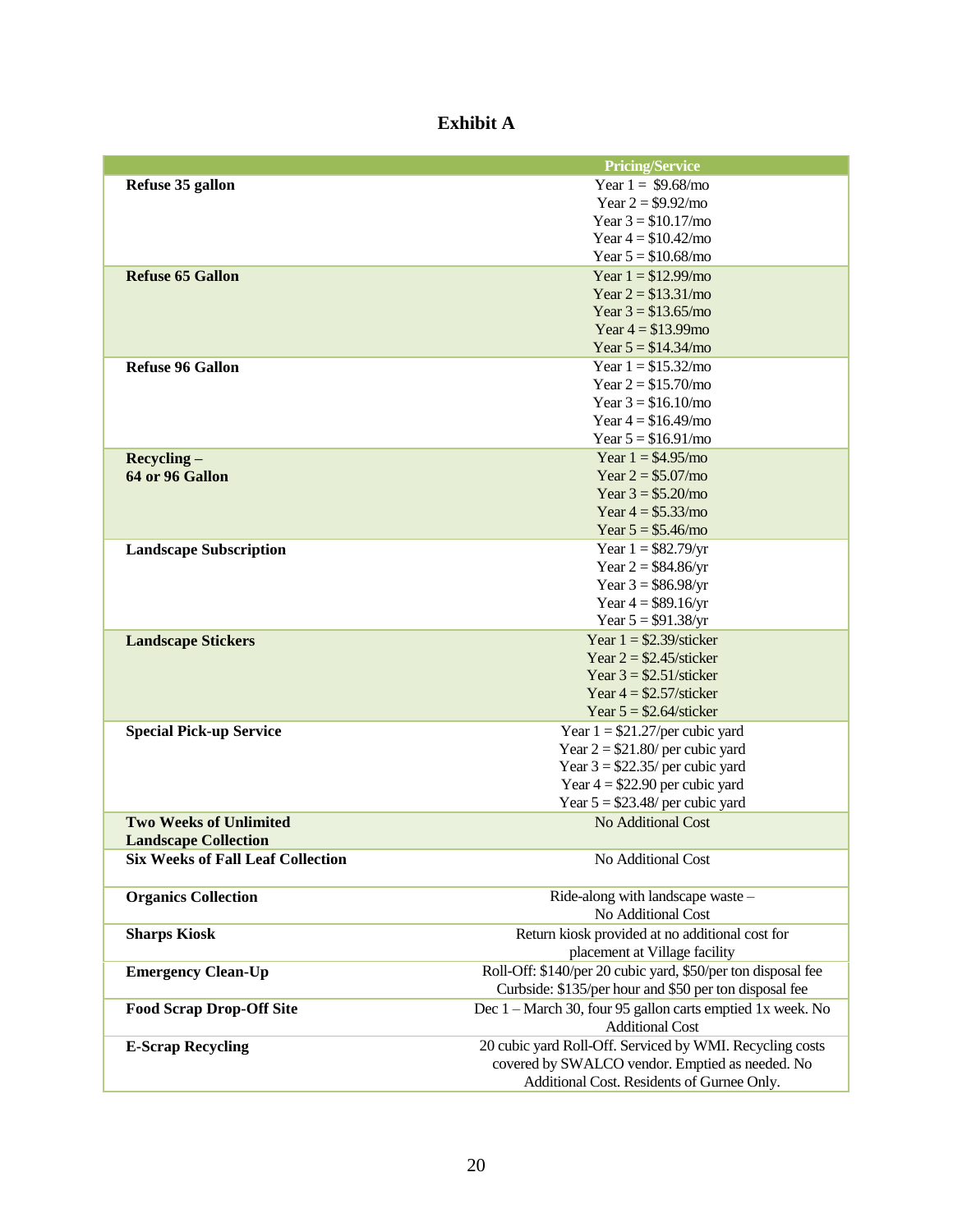#### **Exhibit B Single Stream Recycling**

The list of items below represents the current materials currently being accepted by WM as Recyclables. This list may expand or contract due to market conditions.

| Aluminum cans - empty                             | Newspaper                                                           |
|---------------------------------------------------|---------------------------------------------------------------------|
| PET bottles with the symbol #1 - with screw       | Mail                                                                |
| tops only - empty                                 |                                                                     |
| HDPE plastic bottles with the symbol #2           | Uncoated paperboard (ex. cereal boxes; food and snack boxes)        |
| (milk, water bottles detergent, and shampoo       |                                                                     |
| bottles, etc.) – empty                            |                                                                     |
| Steel and tin cans - empty                        | Uncoated printing, writing and office paper                         |
| Phone books                                       | Old corrugated containers/cardboard (uncoated)                      |
| Magazines, glossy inserts and pamphlets           |                                                                     |
| Plastic containers with symbols #3-#7 – empty (no | Glass food and beverage containers - brown, clear, or green - empty |
| Aseptic containers                                | Cartons                                                             |

#### **NON-RECYCLABLES include, but are not limited to the following**:

| Plastic bags and bagged materials (even if<br>containing Recyclables)                                                              | Microwayable trays                                                               |
|------------------------------------------------------------------------------------------------------------------------------------|----------------------------------------------------------------------------------|
| Mirrors                                                                                                                            | Window or auto glass                                                             |
| Light bulbs                                                                                                                        | Coated cardboard                                                                 |
| Porcelain and ceramics                                                                                                             | Plastics unnumbered                                                              |
| Expanded polystyrene                                                                                                               | Coat hangers                                                                     |
| Glass and metal cookware/bakeware                                                                                                  | Household appliances and electronics,                                            |
| Hoses, cords, wires                                                                                                                | Yard waste, construction debris, and wood                                        |
| Flexible plastic or film packaging and<br>multi-laminated materials                                                                | Needles, syringes, IV bags or other medical supplies                             |
| Food waste and liquids, containers containing<br>such items                                                                        | Textiles, cloth, or any fabric (bedding, pillows, sheets, etc.)                  |
| Excluded Materials or containers which contained<br><b>Excluded Materials</b>                                                      | Napkins, paper towels, tissue, paper plates, paper cups, and<br>plastic utensils |
| Any Recyclable materials or pieces of Recyclables<br>less than 4" in size in any dimension. Shredded<br>paper okay if in paper bag | Propane tanks, batteries                                                         |

- I. Additional Specifications
	- a. All glass containers must be empty.
	- b. All tin cans, bi-metal cans, and aluminum cans must be empty.
	- c. All plastic containers must be empty.
	- d. All Fiber must be dry and free of food debris and other contaminating material.
	- e. Tissues, paper towels or other paper that has been in contact with food is not acceptable.
- II. Recyclables may contain up to 10% Unacceptable Materials, provided however, Recyclables may not:
	- a. Materially impair the strength or the durability of the WM's structures or equipment;
	- b. Create flammable or explosive conditions in WM's facilities;
	- c. Contain any type of batteries;
	- d. Contain chemical or other properties which are deleterious or capable of causing material damage to any part of WM's property, its personnel or the public; or,
	- e. Contain Excluded Waste as defined in the Agreement.
- III. WM and the Village shall develop and implement an education and awareness program so that the Village's residents are forewarned about the "tag and educate" program and so that the Village's residents receive